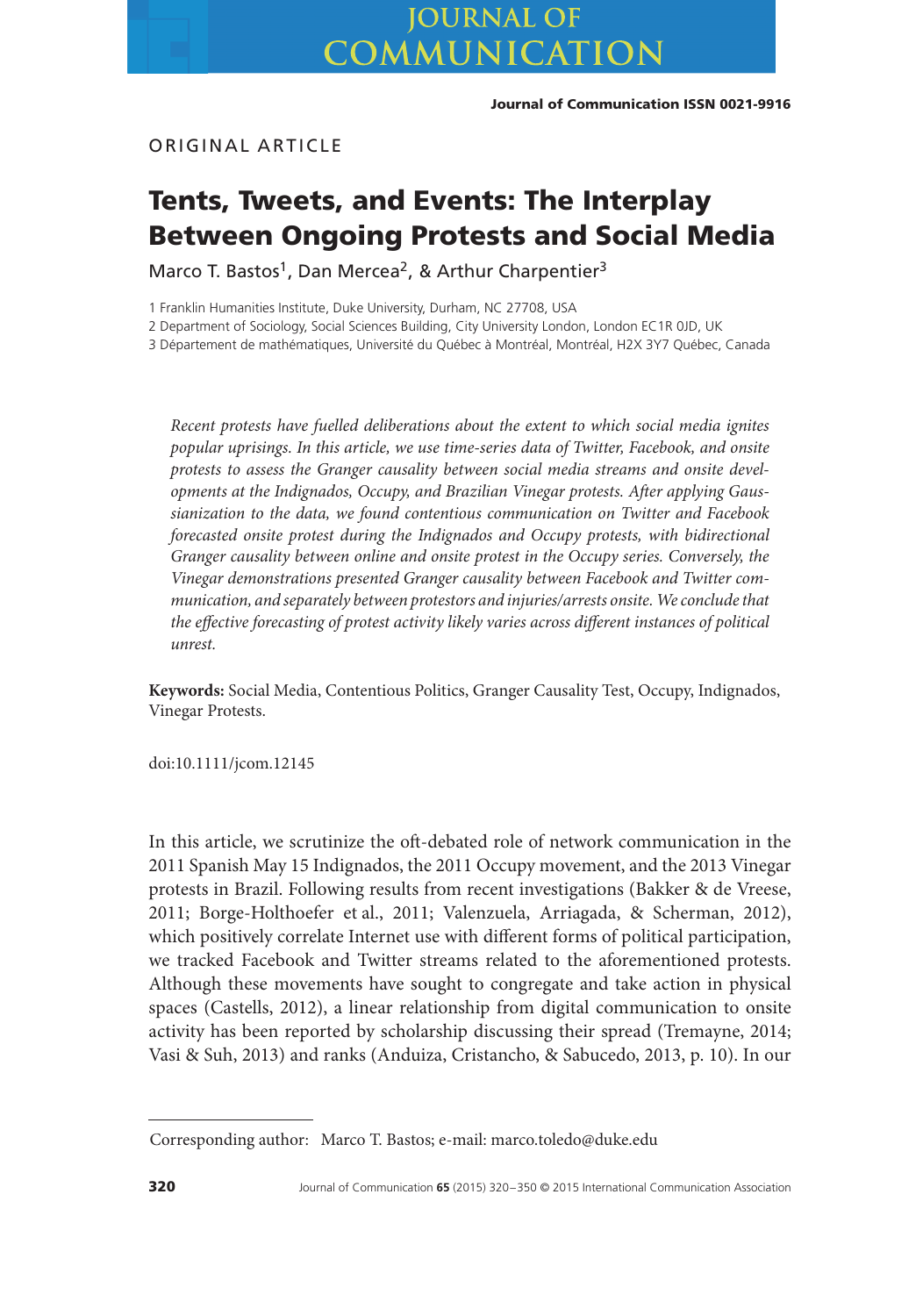turn, we seek to move this scholarship forward by probing for evidence of any elapsing connection between network communication and on onsite events occurring in the course of collective action.

The first of the three case studies was the Spanish demonstrations that started in Madrid on 15 May 2011 as a protest against welfare cuts, the political establishment, and the runaway financial system (Castells, 2012). At the end of the initial demonstration, protestors blocked a major avenue in Madrid and subsequently clashed with the police. After that violent incident, a group of 100 protestors headed to Puerta del Sol, the city's main square, where overnight camping was organized. During the next few days, the protests and night-time camp-outs spread to more than 30 cities across Spain. The Occupy protests, our second case study, started on 17 September 2011 when Adbusters launched the proposal for a peaceful demonstration to "occupy" the global financial center at Wall Street (Moynihan, 2011). An estimated 1,000 people attended the first day of the protest, reportedly inspired by the Spanish uprisings and the events of the "Arab Spring." On 23 September, demonstrators began camping in Zuccotti Park. The following day, demonstrations intensified when protestors marched uptown and instances of police brutality were broadcast on YouTube and television news programs. Subsequently, the Occupy movement spread to cities across the United States. On 15 October, 1 month before New York protestors were forced out of Zuccotti Park, similar demonstrations had happened in 951 cities in 82 countries.

The third and last case study is that of the Vinegar protests in Brazil. The social unrest was initially sparked by opposition to bus and underground fare rises in June 2013. However, the target of contention rapidly shifted onto the running costs of infrastructure projects associated with international sport events, such as the Confederations Cup, the World Cup, and the Summer Olympics (Singer, 2014). Protestors raised conflicting demands encapsulated in concomitant calls for improvements in public services, lower taxation, and expanded welfare benefits. The first large protest was held at the beginning of June, and on 17 June, an estimated 250,000 protestors took to the streets of major cities across the country. Protest marches turned violent and urban riots ensued in a number of Brazilian cities. The demonstrations were subsequently dubbed Vinegar in reference to the 60 protestors arrested for carrying vinegar allegedly used as an antidote to the tear gas and pepper spray deployed by the police.

In what follows, we set the theoretical groundwork for our investigation by mapping the immediate field of research. To that end, we reflect on key empirical findings and attendant claims that motivated this study. The subsequent two sections are dedicated to describing the procedures for data collection and aggregation as well as the method employed for the time-series analysis. In the final two sections, we present the results and discuss the implications of our findings to theories of political protest.

#### **Previous work**

Despite the growing amount of empirical research on network communication linked to physical protests (Borge-Holthoefer et al., 2011; Gaffney, 2010; González-Bailón,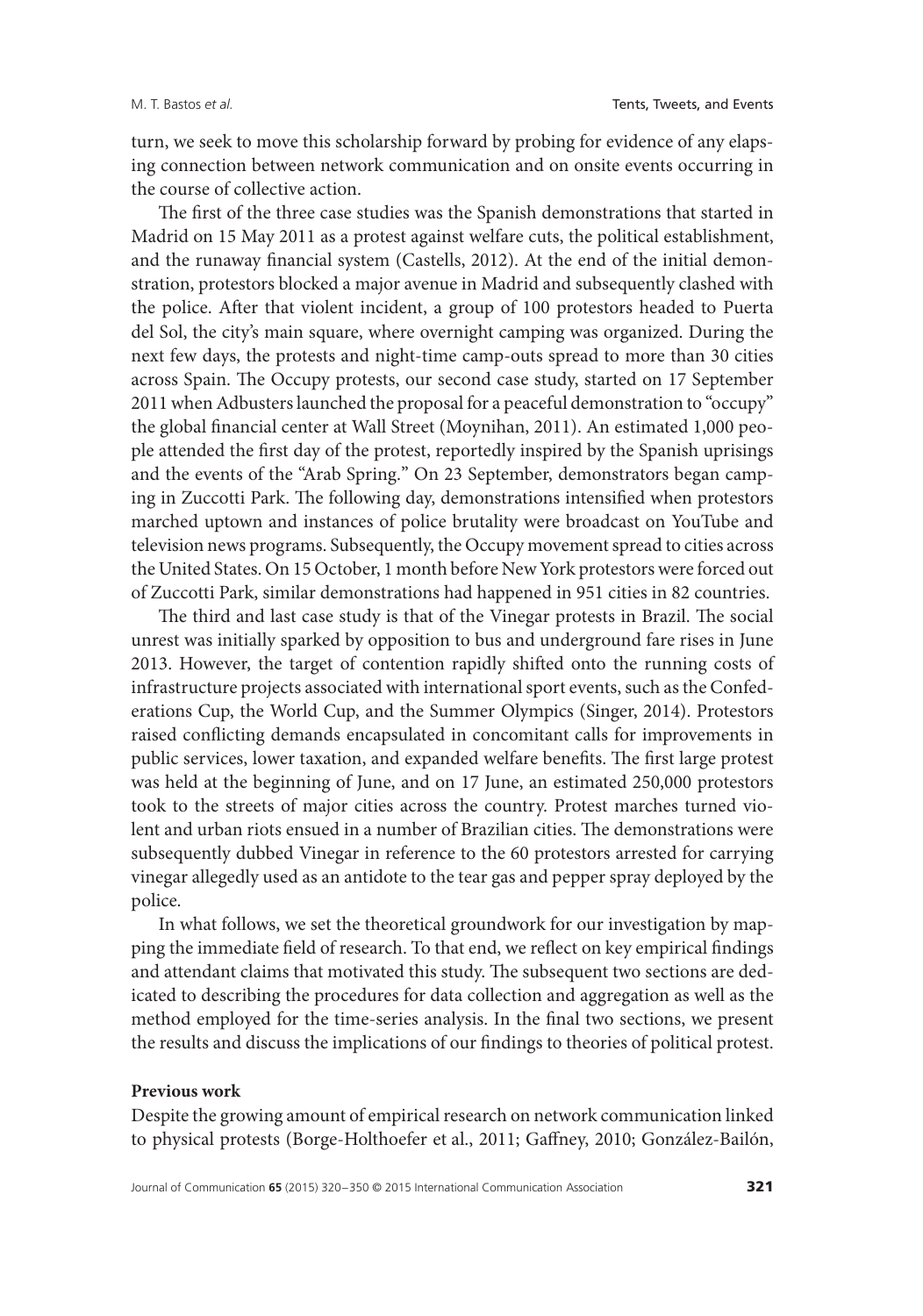Borge-Holthoefer, Rivero, & Moreno, 2011; Kavanaugh, Yang, Li, & Ed Fox, 2011), and a large body of literature proposing competing accounts about contentious communication (Bennett & Segerberg, 2013; Morozov, 2011), the impact of networked communication on onsite protesting activity remains to be conclusively evidenced. This debate has ranged from the argument that innovative modes of mobilization, organization, and collective action are generated with social media (Howard & Hussain, 2013) to the counterclaim that digital activism has no bite as aggrieved populations confine their outrage to the computer screen (Morozov, 2011).

Yet, the tactical deployment of digital communications by activists has been portrayed as an upscaling of interest and participation in contentious politics (Earl & Kimport, 2011, pp. 10–14; Lim, 2013; Valenzuela, 2013). What such research on contentious politics has so far done less rigorously (Earl, McKee Hurwitz, Mejia Mesinas, Tolan, & Arlotti, 2013) has been to employ tried instruments such as statistical tests and time-series analyses to verify the direction and effect between online communication and onsite protest. Indeed, while there is growing convergence in the knowledge that networked communication on social media is germane to protest participation (Howard & Hussain, 2013; Valenzuela, 2013), interactions between social media usage and onsite activities have mainly been the object of sample-based quantitative content analyses (Earl et al., 2013) or ethnographic observations (Gerbaudo, 2012). Moreover, the prevalent interest in those accounts has rested with ascertaining types of communication behavior conducive to political protest (e.g., using social media for news consumption) or embodied in political protests—for example, tweeting hashtagged action updates or expressing emotional support (Bastos, Raimundo, & Travitzki, 2013).

There are notable recent attempts to measure the influence of online activism on the spread of offline protests (Bastos, Recuero, & Zago, 2014; Jungherr & Jürgens, 2013; Vasi & Suh, 2013). Vasi and Suh (2013) applied event history analysis to Internet search and social media data related to the Occupy Wall Street movement. The authors reported that Internet searches had a direct influence on the emergence of online activism and an indirect influence on the spread of onsite protests. Facebook and Twitter information streams were also found to positively affect the spread of offline protests over time, while cities that experienced online activism were also likely to experience actual occupations.This article complements and extends this treatment by proposing to untangle the relationship between certain forms of onsite activity (e.g., camping out) and networked communication pertaining to it. Specifically, the question we seek to address with this article is whether the protests of the Indignados, Occupy, and Vinegar movements were followed by commensurate Facebook and Twitter activity; whether they evolved coextensively by exhibiting bidirectional determination (feedback) between onsite and online protest activity, or finally, whether the networked communication on Twitter and Facebook had any bearing on developments at the street protests.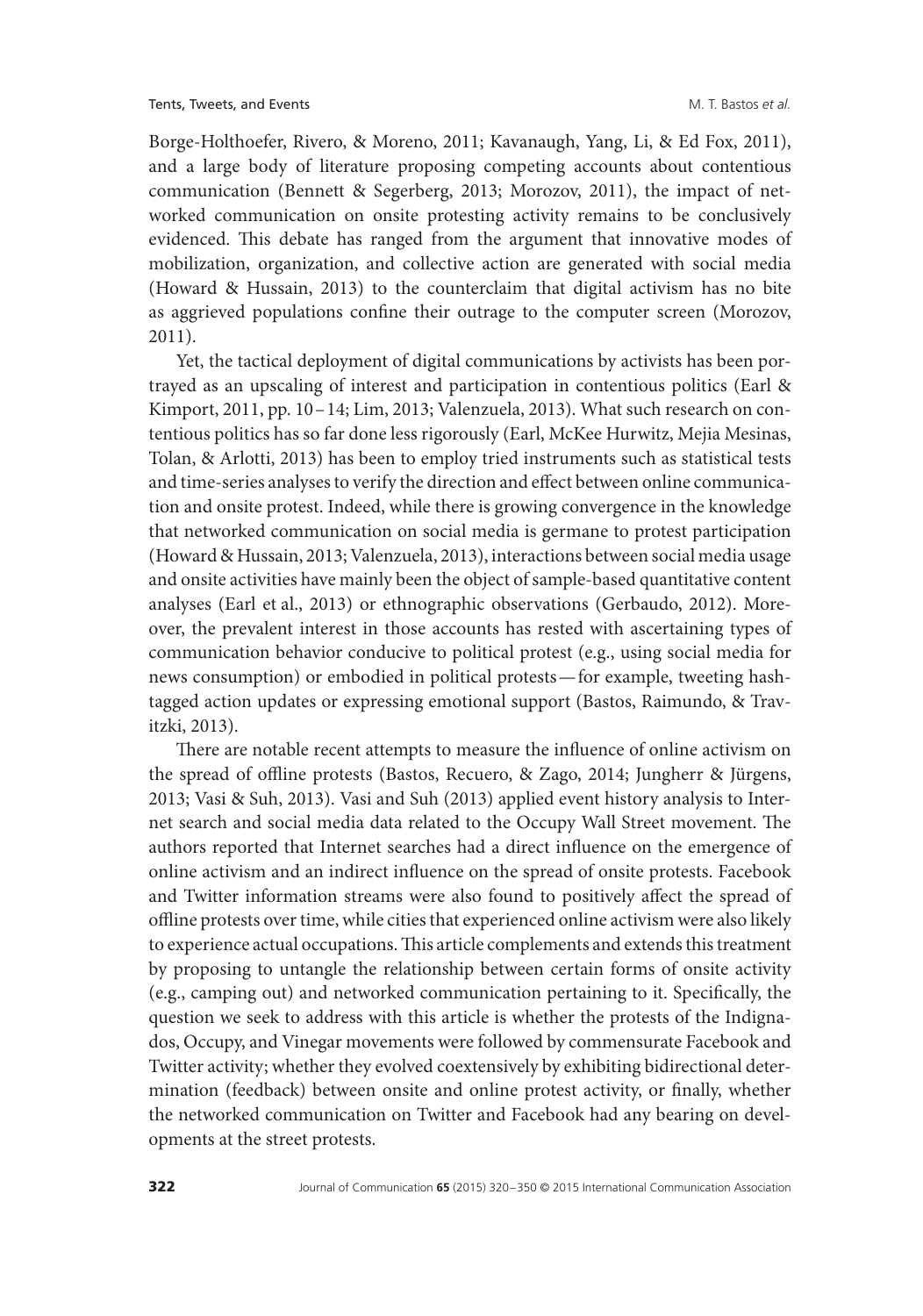## *Protest diffusion: a tale of linking paths*

A key reference point for this undertaking has been the literature on protest diffusion. The outbreak of protest has been documented extensively as a contagious occurrence over space and time (Montagna, 2010; Tarrow, 2005, 2011). In Lichbach's (1985) seminal time-series study of political protests, the hypothesis of a random occurrence of protest was rejected as in postwar United Kingdom protest erupted following a concerted build-up over time. Protests occurred in a process of contagion and diffusion of ideas and behaviors that amplified and sustained collective action (Givan, Soule, & Roberts, 2010).

Although the literature on the diffusion of contention is sizeable, it has by and large been restricted to a focus on traditional channels of communication between prior and potential sites of contention (Vasi & Suh, 2013). To tackle our aim of disentangling the intricate relationship between onsite activity and networked communication, we consequently turned to studies of message diffusion about real-world phenomena on social media (Kallus, 2014; Ko, Kwon, Kim, Lee, & Choi, 2014; Russell Neuman, Guggenheim, Mo Jang, & Bae, 2014). Groshek (2011) performed Granger-causality tests on cross-national time-series data to investigate the effects of broadcast media on democratic growth and reported that mass media diffusion Granger-caused democracy only in countries where sociopolitical instability levels were higher and mass media were more prevalent. Yamaguchi et al. (2013) investigated the impact of Twitter messages and internet forums on a signature-collecting campaign supporting traditional Japanese medicine. The authors reported that 78% of the signatures were affected by online activity and that the Twitter effect was smaller than the Internet forum (26 and 52%, respectively), although Twitter probably triggered the initial bursts of signatures (Yamaguchi et al., 2013).

Following a similar interest, Jungherr and Jürgens (2013) examined variations in online data to detect traces of offline phenomena. The authors measured recurrent dynamics of online data and argued that information deliberately published by users on social networking and microblogging services enables the documentation of user activity online as well as in their physical surroundings, as long as the latter are referenced or traceable to a physical location with metadata (Jungherr & Jürgens, 2013, p. 596). In particular, these may be purposeful reports of embodied action representing, inter alia, the real-time coverage of law enforcement activity at the site of a protest (Earl et al., 2013; Gerbaudo, 2012), a well-documented activity undertaken for its potential to fan the flames of contention (Tarrow, 1998), or communication relating to protest tactics (Theocharis, 2013).

#### **Research hypotheses**

Cognate research has shown that both Twitter and Facebook activity were strongly associated with police–protestor interactions (Caren & Gaby, 2011), such as the arrest of more than 100 protestors at the Occupy Boston encampment on the evening of 10 October 2011 and the detention of 23 people at the Occupy Denver encampment on 14 October. In the run up to this analysis, we noted that Twitter hashtag activity linked to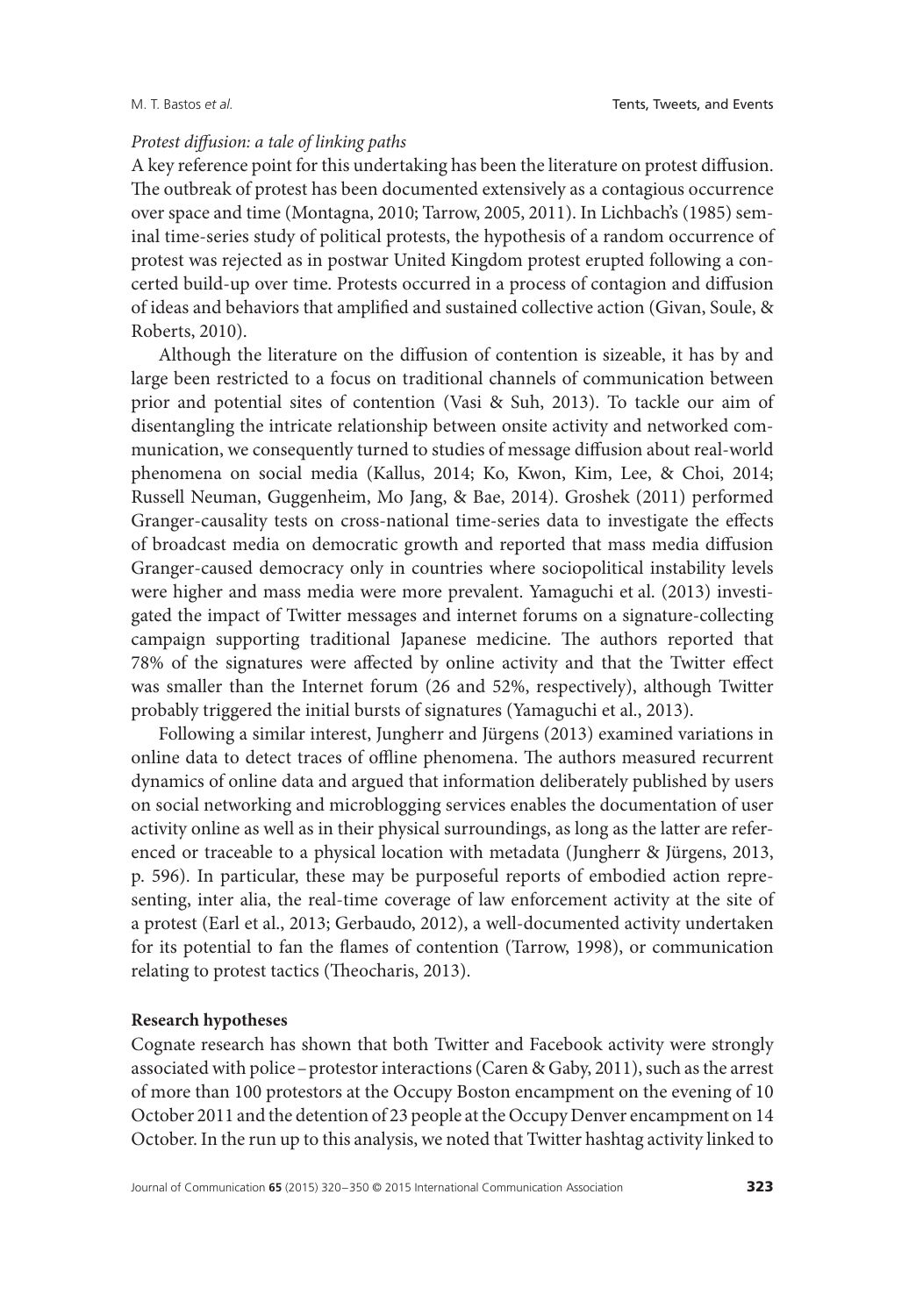the Occupy movement peaked on 1 October, when over 700 individuals were arrested on the Brooklyn Bridge, and on 15 October, when hundreds of simultaneous protests were held around the globe. This is in line with Caren and Gaby (2011) and Earl et al.'s (2013) assessment that both Twitter and Facebook streams were strongly connected to onsite events. However, those authors did not produce a systematic analysis of this relationship, nor did they evaluate multiple instances of political unrest.

In order to test the relevance of the above insights for protest diffusion, the present analysis foregrounds the question of the directionality of a causal link between digital communication on social media and physical protest. Therefore, our primary objective was to scrutinize the interactions between online and onsite activities within the timeframe of the three instances of political upheaval. To this end, we tested the hypothesis that the outbreak of online protest activity at one point in time can be used for prediction of future outbreak of onsite protest activity (H1a), so that the temporal diffusion of protest-related networked communication may contribute to the onset of onsite protests. Conversely, networked communication may only bear on onsite activity indirectly, as a nonrelational mechanism that at best ripples through communication networks generating a self-referential digital echo inconsequential to physical participation (H1b).

If the latter postulate stands in contrast to earlier studies (Fisher & Boekkooi, 2010; Tufekci & Wilson, 2012), this may be attributable to differences in (a) the nature of empirical data and (b) the levels of analysis. To briefly unpack these points, the two referenced articles relied on self-reported user behavior captured either with quantitative or qualitative interviews whereas the present analysis draws on aggregated "big data," which are large datasets of digital data employed to identify behavioral patterns. Second, and as an effect of the divergent data sources, this investigation departs from those previous treatments in that it does not generalize collective behavior from individual conduct. Instead, we cross-check media accounts of collective behavior in onsite protest with large datasets of contentious networked communication (Colbaugh & Glass, 2012; Lerman, Galstyan, Ver Steeg, & Hogg, 2011). In this, our study builds on the methodological tradition of protest event analysis (Koopmans & Rucht, 2002) and our methods, as discussed more extensively below, draw on press reports of protests to map, analyze, and interpret their occurrence over time (Koopmans & Rucht, 2002).

Our second objective has been informed by Manuel Castells' (2012) chronicle of the Indignados demonstrations. Castells remarked that Twitter was instrumental to the establishment of encampments in key locations such as at Puerta del Sol in Madrid or in Catalunya Square in Barcelona. In his turn, Castells (2012) highlighted the fundamental part that onsite interaction between law enforcement and protestors played in the fate of that contentious action as well as in the networked communication around it. Taking this cue, we examined social media streams not only against accounts of the number of protestors attending demonstrations, but also against the number of protestors setting up or taking down protest encampments, and the number of protestors injured or arrested by the police during the three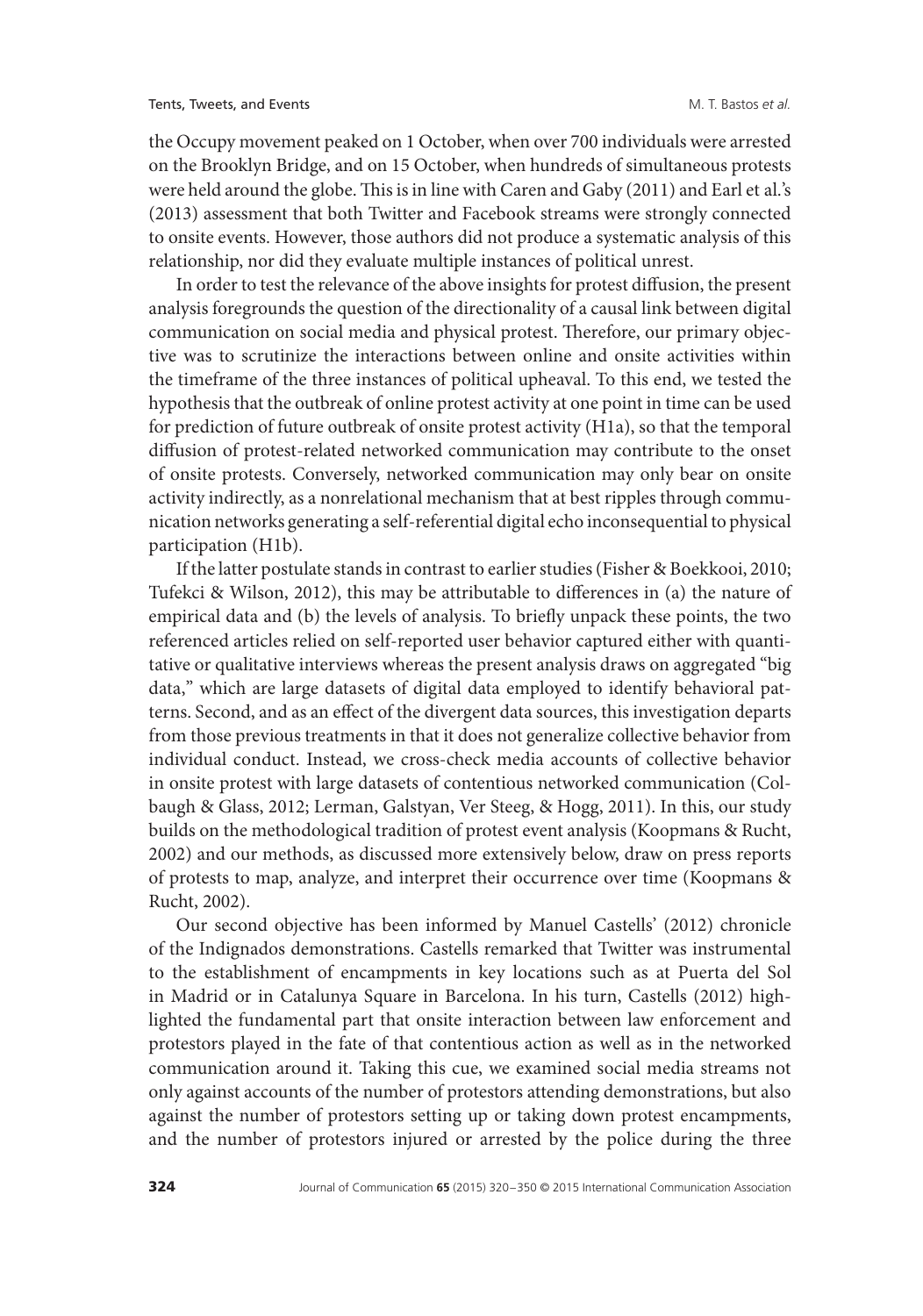instances of political unrest. We designated those involved in such strenuous action as high-functioning political activists (Bobel, 2007). We hypothesized a Granger causality from the intensity of social media communication to high-functioning political activism measured by police and encampment activity (H2a), and from high-functioning political activism to the intensity of social media communication (H2b).

Last, Earl et al. (2013) contended that Facebook activity tends to be high in the run-up to a physical protest (when used to rally participants) and in the aftermath (when used as an arena for *post hoc* reflection on the protest). By contrast, Twitter usage was argued to coincide with onsite action and on-the-ground coordination of protests (Earl et al., 2013). The third objective was therefore to elucidate the relationship between the social networking sites Twitter and Facebook during the three instances of political unrest by employing the Granger-causality test to forecast the intensity and directionality between tweets and Facebook posts. Specifically, we hypothesized that in the course of the protests Facebook pages impacted the activity of Twitter streams (H3a). However, the opposite relationship might also hold true due to the use of Twitter for streaming the events as they unfold (H3b). Finally, we tested the Granger-causality hypotheses in both directions for the pairs of variables and reported feedback when the results confirmed bidirectional Granger causality between the variables.

# **Research data**

We tracked around 100 Twitter hashtags associated with the Indignados, Occupy, and Vinegar protests (roughly 35 hashtags per event) and another 100 Facebook pages and groups dedicated to the events (see the Appendix for the list of Twitter hashtags and Facebook pages).While the Indignados dataset encompasses political demonstrations that took place in Spain in May 2011, the Occupy dataset includes a number of locations in the United States and major cities across the world (i.e., Amsterdam, Berlin, Dublin, Frankfurt, London, Paris, Tokyo, and Toronto). Given the purpose of this investigation, we focused on information streams associated with cities rather than conceptual tags such as #nolesvotes (*don't vote for them*) and #notenemosmiedo (*we are not afraid*) in the Indignados dataset; #occupytheworld and #occupytogether in the Occupy dataset; and #vemprarua (*take to the streets*) and *#todarevolucaocomeca* (*every revolution begins with*) in the Vinegar dataset. The rationale for this procedure was rooted in the anticipation that activity on city-related hashtags and Facebook groups, unlike conceptual tags, would more closely relate to onsite demonstrations (Thorson et al., 2013).

The reported Twitter data were collected from the publicly available Twitter stream. It was retrieved with an authenticated user account running yourTwapperKeeper (O'Brien, 2010) that connected to the Twitter Streaming Application Programming Interface (API). Private user information was excluded from the analysis, which was run solely based on the unique identification of each tweet and Facebook post rather than usernames. We expect the selection of Twitter hashtags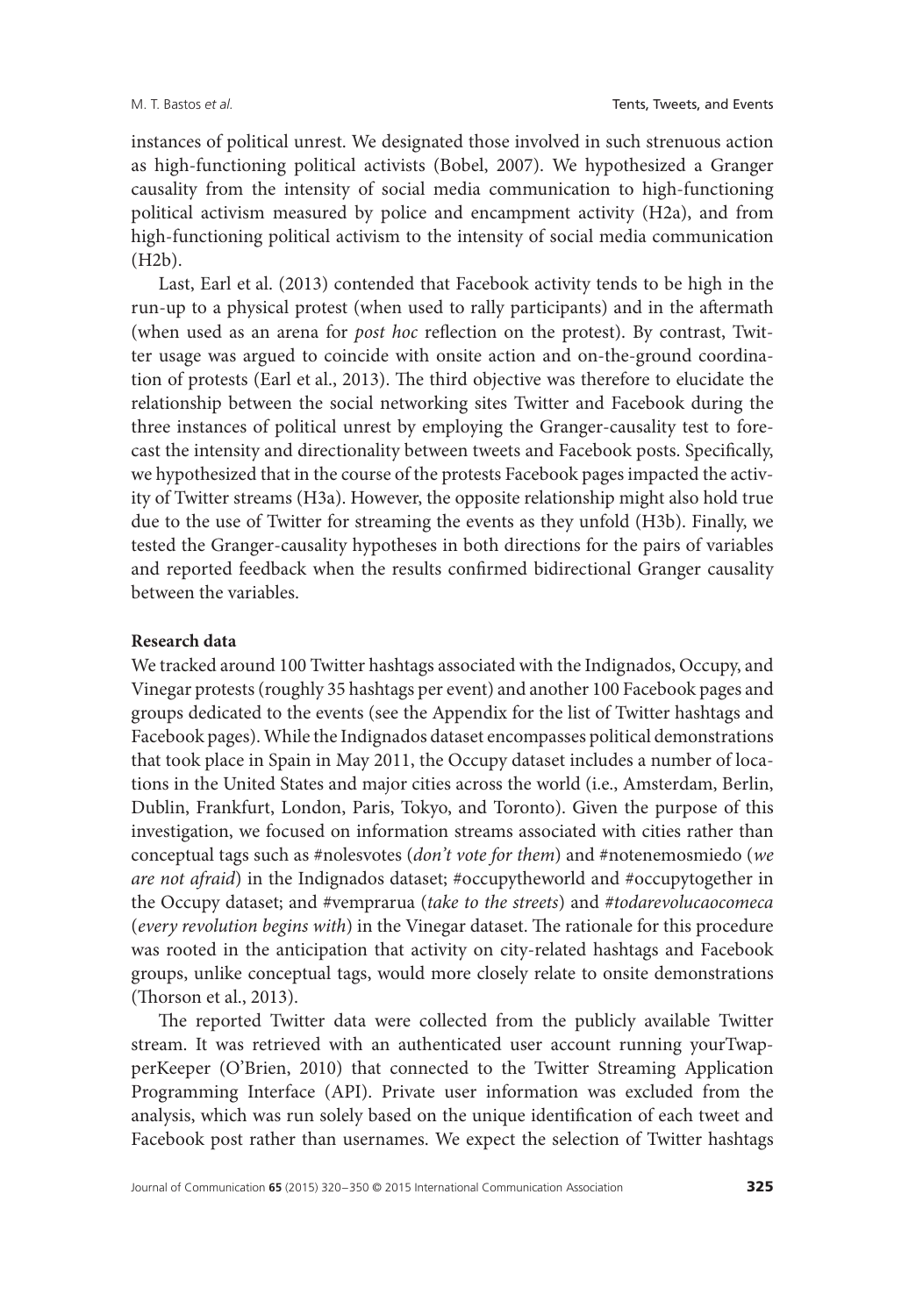to have rendered a representative, if biased (Morstatter, Pfeffer, Liu, & Carley, 2013), sample of the full stream because the data requested for this analysis are well below the 1% threshold of the entire public stream allowed by the Twitter Streaming API (Driscoll & Walker, 2014). The Facebook Graph API imposes no such limits, so the data were collected via a series of requests on the API. Therefore, and unlike the Twitter data gathered for this study, Facebook posts and the number of protestors attending demonstration were collected at the end of the research period.

Facebook and Twitter data for the Vinegar protests were gathered from their very onset. Data collection for the Indignados dataset started on 17–19 May, and although the movement generally peaked only on 19 June, the first mass mobilizations in Madrid had already begun on 15 May. In addition, while half the Occupy dataset includes the entire period of the demonstrations, the other half presents an average delay of 12 days.<sup>1</sup> Even though the Occupy protests peaked as early as 1 October, the movement as a whole climaxed on 15 October when simultaneous events were held in many countries. We believe these small delays in the archiving processes do not affect the results reported in this study, mostly because the movements grew in popularity and scope after the first demonstrations (Bastos et al., 2014; Caren & Gaby, 2011; González-Bailón et al., 2011). Furthermore, our methodology focuses on the distribution of protest activity at different points in time, so shortfalls at the beginning or the end of the period should be of minor effect to the time-series analyses (Bressler & Seth, 2011).

Data relating to the number of protestors attending demonstrations or camp-outs at protest locations, as well as data on the number of protestors injured or arrested by the police, were collected from press reports about the episodes (see the Appendix for a table with the number of reports collected from each outlet). This approach was grounded in the protest event analysis tradition, which draws on newspaper articles on a contentious gathering (e.g., demonstrations, marches, or strikes) as the main unit of analysis. Without making claims to the representativity of the data for a universe of protest events, the method enables the collection and cross validation of media accounts to determine the number of participants at protest events (Koopmans & Rucht, 2002). Other information of interest to the research may be gathered at the same time (Koopmans & Rucht, 2002) and was duly recorded here, that is the number of protestors and individuals camped-out, injured, or arrested while attending the demonstrations.

Reports from media outlets accounting for the number of protestors attending or camping out at protest locations were often found to be conflicting. When the figures reported in multiple press accounts differed substantially, we calculated the mean of all numbers provided by the press. Whenever media reports failed to produce unambiguous information regarding the number of arrested protests attending Occupy demonstrations, we reverted to relevant information issued by the Occupy Arrests organization (Ernesto, 2011). The resulting dataset comprises the number of tweets, Facebook posts, and protestors engaged in political activities associated with demonstrations in the cities where protests took place. Table 1 shows the summary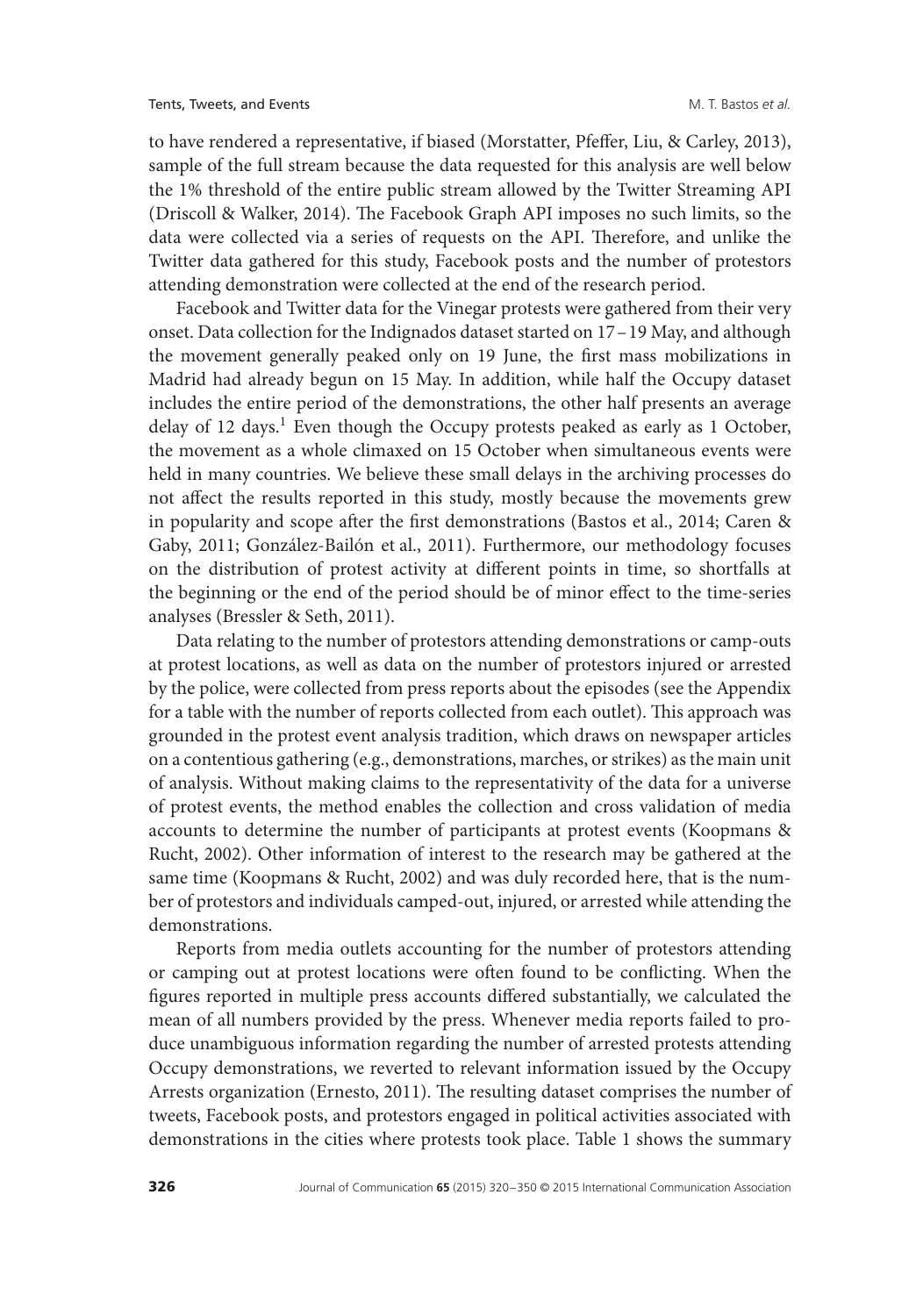|                |            | Date              | Tweets   | Posts    |                | Protestors Camped-out Arrests |     |
|----------------|------------|-------------------|----------|----------|----------------|-------------------------------|-----|
| Indignados Min |            | 17 May 2011       | 1,944    | 772      | 25             | 50                            | 3   |
|                | Median     | NA.               | 11,024   | 3,356    | 2,000          | 425                           | 5   |
|                | Mean       | NA                | 27,012   | 4,177    | 15,877         | 882                           | 9   |
|                | Max        | 29 June 2011      | 198,095  | 12,647   | 212,000        | 4,775                         | 26  |
|                | SD         | NA.               | 45,766   | 2,766    | 40,921         | 1,416                         | 9   |
|                | <b>NAs</b> | $\Omega$          | $\Omega$ | $\Omega$ | 14             | 34                            | 39  |
| Occupy         | Min        | 24 September 2011 | 2,271    | 3,469    | 1              | NA.                           | 1   |
|                | Median     | NA.               | 74,007   | 13,393   | 1,900          | NA.                           | 31  |
|                | Mean       | <b>NA</b>         | 86,265   | 15,727   | 6,724          | NA.                           | 82  |
|                | Max        | 29 December 2011  | 414,408  | 47,431   | 56,200         | NA                            | 724 |
|                | SD         | NA.               | 67,973   | 8,533    | 13,490         | NA.                           | 143 |
|                | <b>NAs</b> | $\theta$          | $\theta$ | $\Omega$ | 46             | NA                            | 18  |
| Vinegar        | Min        | 13 June 2013      | 8,525    | 57,860   | 4,000          | $\mathbf{1}$                  | 3   |
|                | Median     | NA                | 20,696   | 239,827  | 52,500         | $\overline{4}$                | 31  |
|                | Mean       | <b>NA</b>         | 61,746   | 253,166  | 204,046        | 32                            | 59  |
|                | Max        | 29 June 2013      | 294,257  | 573,286  | 1,569,150      | 100                           | 325 |
|                | SD         | NA.               | 91,445   | 127,050  | 423,983        | 45                            | 97  |
|                | <b>NAs</b> | $\theta$          | $\Omega$ | $\theta$ | $\overline{4}$ | 11                            | 7   |

**Table 1** Parameter Estimates for Daily Data of Indignados, Occupy, and Vinegar

statistics of Indignados, Occupy, and Vinegar and indicates the minimum, maximum, median, mean, and standard deviation of the dataset.

There are some asymmetries relating to the data available for each instance of political unrest. First, the Occupy series does not include the number of injuries. We also have not found consistent and reliable sources of information regarding the number of camped-out and injured protestors in the cities that experienced Occupy movements. Second, the Indignados is the only series that includes data about camped-out protestors.Third, Vinegar is the only series that contains data about protestors injured during demonstrations. These differences did not preclude our analyses as all series included a minimum of two variables of online protest activity (tweets and Facebook posts) and two variables of onsite protest activity, the first being the number of protestors onsite and the second being the number of protestors arrested during demonstrations. This latter variable relates to high-functioning political activism, and whenever available we also tested a fifth variable associated with high-functioning political activism (protestors camping out or injured during demonstrations).

At first call, we found that onsite activity was sparse, intermittent, and seldom spanned the entire period of the analysis. We addressed this shortcoming by aggregating the variables for protest activity online and onsite by city (i.e., Madrid, New York, or São Paulo) and subsequently creating single datasets for the Indignados, Occupy, and Vinegar protests. This approach allowed for the creation of a complete series associated with each instance of political arrest because the observations were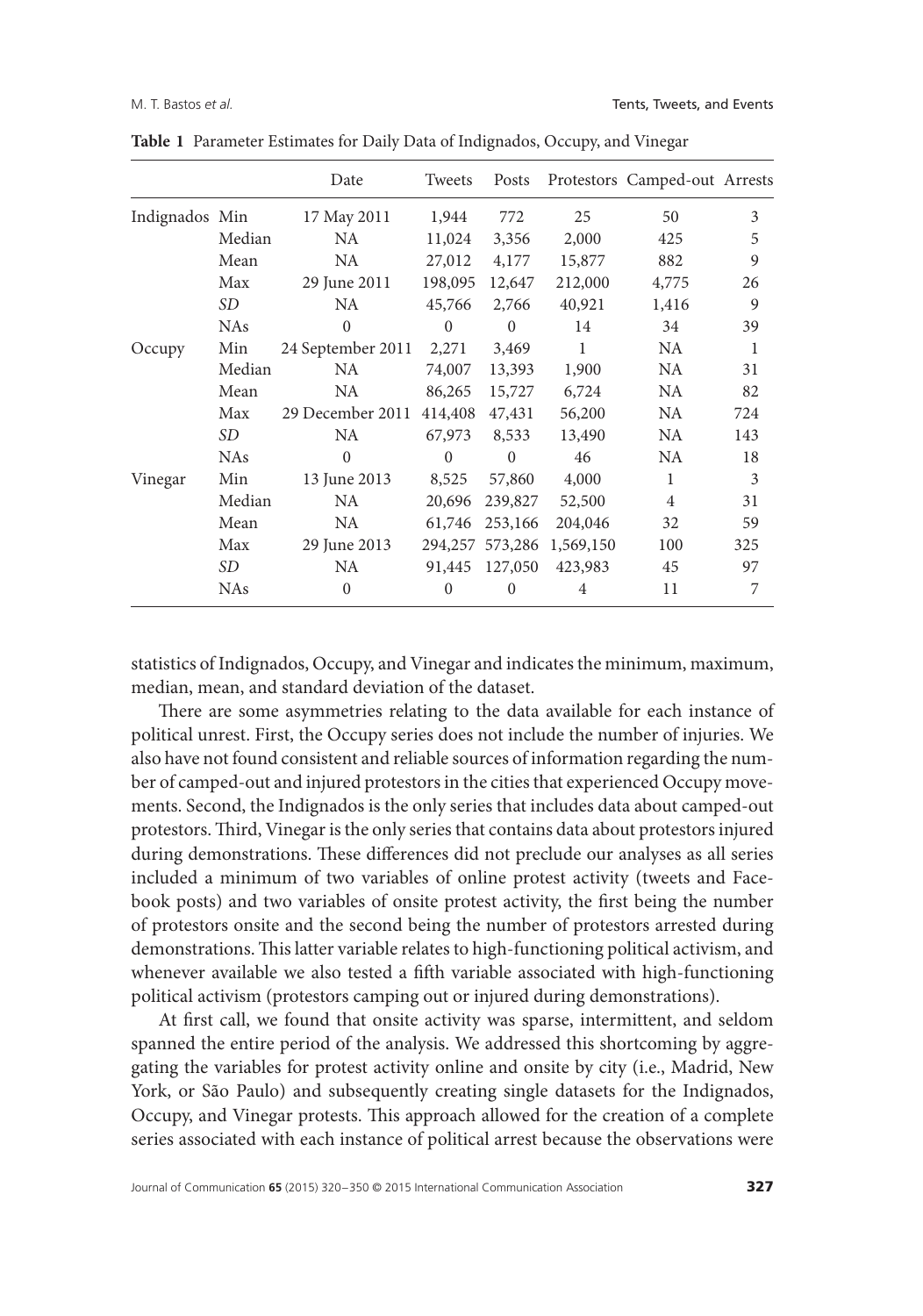first aggregated by geographic location and subsequently by the overarching political movement. In order to control for the highly skewed pattern of protest activity online and onsite, and the different locations where events took place, we only aggregated data for cities that experienced protesting activity onsite and online (on Twitter and Facebook), so venues with high activity online but no activity onsite (or vice-versa) were not included in the aggregated data. This empirical observation is corroborated by the distinction between hyper-local and the network communication embedded in ground-level activity within the Occupy movement (Bennett, Segerberg, & Walker, 2014). We took this point as a cautionary note regarding the gamut of local operations which a design such as ours can capture, as much ground-level activity does not register in the network communication.

Our processed data thus include the daily number of tweets, Facebook posts, protestors, and high-functioning political activists attending street demonstrations (see the Appendix for the breakdown of the variables considered). Figure 1 shows a histogram of Twitter, Facebook, and protesting activity in logarithmic scale for the three instances of political unrest. The bar charts on the left show the daily aggregated data, and the plot on the right summarizes the hourly aggregated data for each event.

#### **Research methods**

In order to measure predictive causal connectivity across the instances of political unrest, we modeled the data as stochastic time series and performed a Granger-causality test. Originally developed for economic time-series data by Wiener (1956) and Granger (1969), and since then applied to time-series data of many different domains, the Granger-causality test offers a data-driven, theoretically sound, and easy to apply statistical time series approach to causal inference based on prediction (Bressler & Seth, 2011; Schelter, Winterhalder, & Timmer, 2006). The null hypothesis of no Granger causality is rejected only if no lagged values of the explanatory variable have been retained in the regression. Yet, Granger-causation is only equivalent to causation under the assumption that there are no other potential causes.2 This is the first attempt to apply the Granger-causality test to this type of series, and in this study, we tested the two-way, paired relationship between six numeric variables, namely: tweets, posts, protestors, camped-out, arrested, and injured protestors.

The assumption underlying the Granger-causality test is that the explanatory variable Granger-causes the outcome variable whenever there is a nonexpected output that leads to an increase in the outcome variable. This framework states that a process *X* is considered a cause of another process *Y* if the knowledge about the past of *X* significantly improves the prediction of the future of *Y*, as opposed to the prediction based only on the knowledge about the past of *Y*. Notably, our variables of interest relate to complex social events that might impose violations to the abovementioned assumption of noncompeting causes. However, we are convinced of the appositeness of the Granger-causality test for our data. This is because the method enabled testing the extent to which the past of protest-related online activity contains information that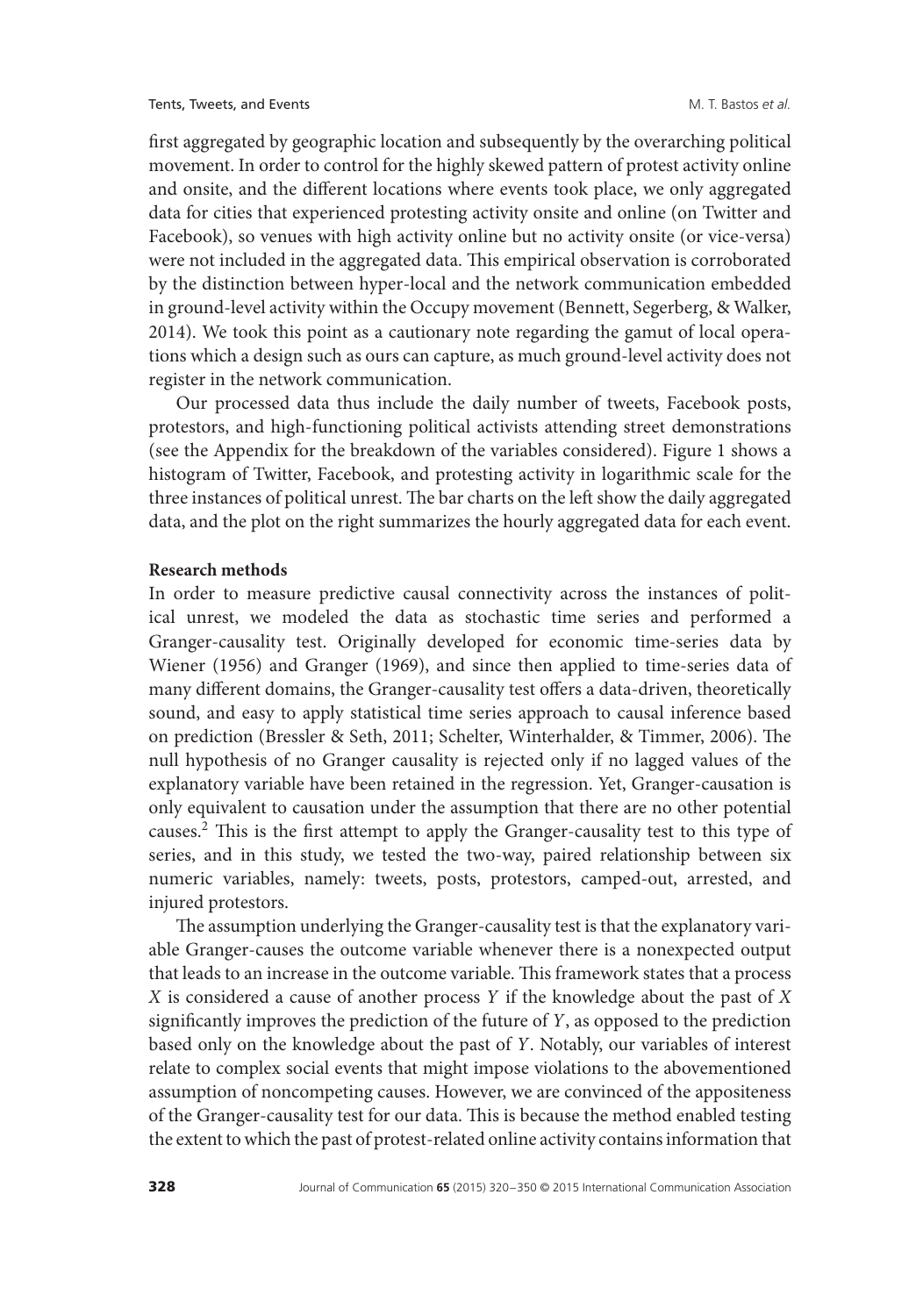

**Figure 1** Histogram of Twitter, Facebook, and protest activity (left) and plot of the hourly aggregated data of Twitter and Facebook (right).

helps predict the future of onsite protest activity (and the other way around) more accurately than using only the past of one of the variables. Translated to the events studied in this article, we propose political messages on social media Granger-cause onsite activity if social media spikes are followed by a corresponding increase in the volume of protestors attending onsite demonstrations, so that online protest activity Granger-causes onsite protest activity.

In order to perform the pairwise Granger-causality test for the time series, we relied on the R platform for statistical computing (R Development Core Team, 2014) and performed a vector autoregression (VAR) lag order selection criteria to choose the best lag length for the VAR time-series model (Schwarz, 1978; Tschernig & Yang,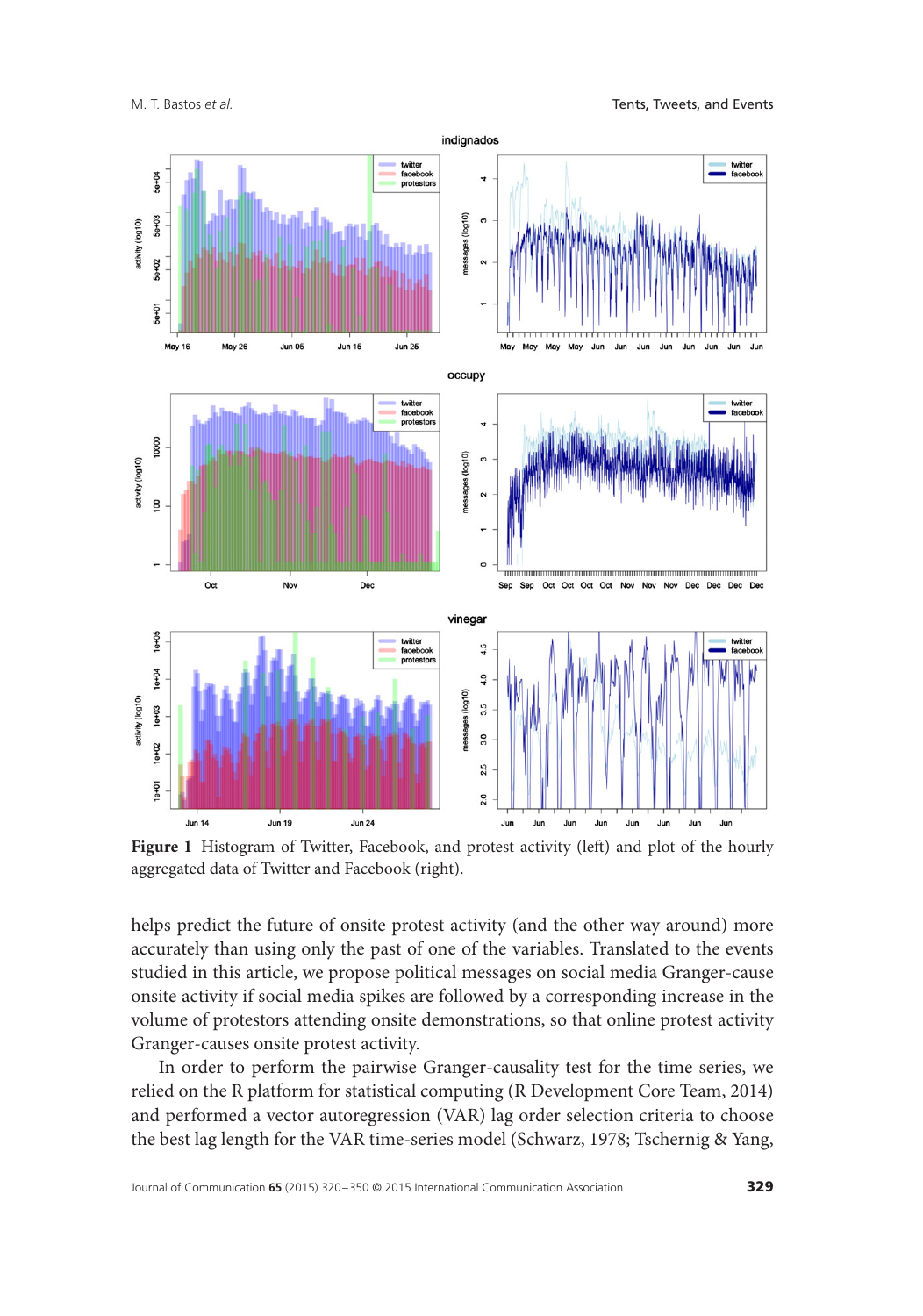2000). We decided to adopt VARs of order  $1<sup>3</sup>$  to avoid misinterpreting the results. When dealing with causality for higher order VARs, it is difficult to analyze the causality implied by the lag. For instance, a causality with a VAR(3) means that there could be a causality effect tomorrow, the day after tomorrow, or even the day after that without allowing for conclusions on the lag. Moreover, for a vast majority of pairs, order 1 is the optimal order for an AIC criteria procedure *VARselect* (Lütkepohl, 2007).4 Therefore, the results reported in this article are based on a VAR(1) model and the noncausality reported in the analyses should be understood as noncausality from one day to the next day. Twitter and Facebook data are highly skewed with heavy tails considerably affecting the estimation of correlation (i.e., autocorrelation). In such cases extreme variations might appear correlated due to tail, but not to regular dependence. In order to reject causal effects due to the skewed distribution of the series, and seeing that the Granger-causality test assumes a bivariate Gaussian distribution, we relied on a semiparametric transformation to correct from the nonnormality of the individual time series (Sanggyun & Brown, 2010).

A pure nonparametric transformation was considered in Hiemstra and Jones (1994) with a formal testing procedure. In fact, it is possible to consider a semiparametric transformation to obtain individual Gaussian time series (Eichler, 2010). This approach was discussed by Liu, Lafferty, and Wasserman (2009) and Liu, Bahadori, and Li (2012) as a method to assess causality between two time series *i* and *j*. The method is based on the following procedure: For time series *i*, find an empirical marginal distribution function based on the ranks  $\hat{F}_i$  and  $\hat{F}_j$ ,  $\hat{F}_i(x) = \frac{1}{T+1} \sum_{t=1}^T \left( X_{i,t} \leq x \right)$ , and similarly for *j*, and subsequently map the observation into the [0,1] copula space (Taamouti, Bouezmarni, & El Ghouch, 2014),  $\hat{U}_{i,t} = \hat{F}_i(X_{i,t})$  and  $\hat{U}_{j,t} = \hat{F}_i(X_{j,t})$ . Finally, we define  $\tilde{X}_{i,t} = \Phi^{-1}(\tilde{U}_{j,t})$  and perform standard Granger-causality tests on permutations of pairs of online and onsite protest activity  $(\widetilde{X}_{i,t}, \widetilde{X}_{j,t})$ . We considered pairwise causality to avoid misinterpretation—that is, the extension of Granger's bivariate causality on VAR to higher dimensions as discussed extensively in the statistical literature (Granger & Lin, 1995; Jea, Lin, & Su, 2005; Lin, 2007).

## **Results**

The first of our Granger-causality tests was performed in order to determine if protest-related social media activity on Twitter and Facebook provided significant information for forecasting protest-related onsite activity during the Indignados in Spain, the Occupy, and the Vinegar protests in Brazil.<sup>5</sup> Figure 2 shows the results of the Granger-causality test across the three instances of political unrest with the *F*-statistic and *p* values between the pairwise variables. The test statistic in Figure 2 is colored in a gradient heat map, with significant test statistics displayed in white boxes. The results indicate that online communication on Twitter and Facebook predicted onsite protest activity in the Indignados (*p<*.00 and *p<*.01, respectively) and the Occupy datasets ( $p$ <.00 and  $p$ <.00, respectively), with bidirectional Granger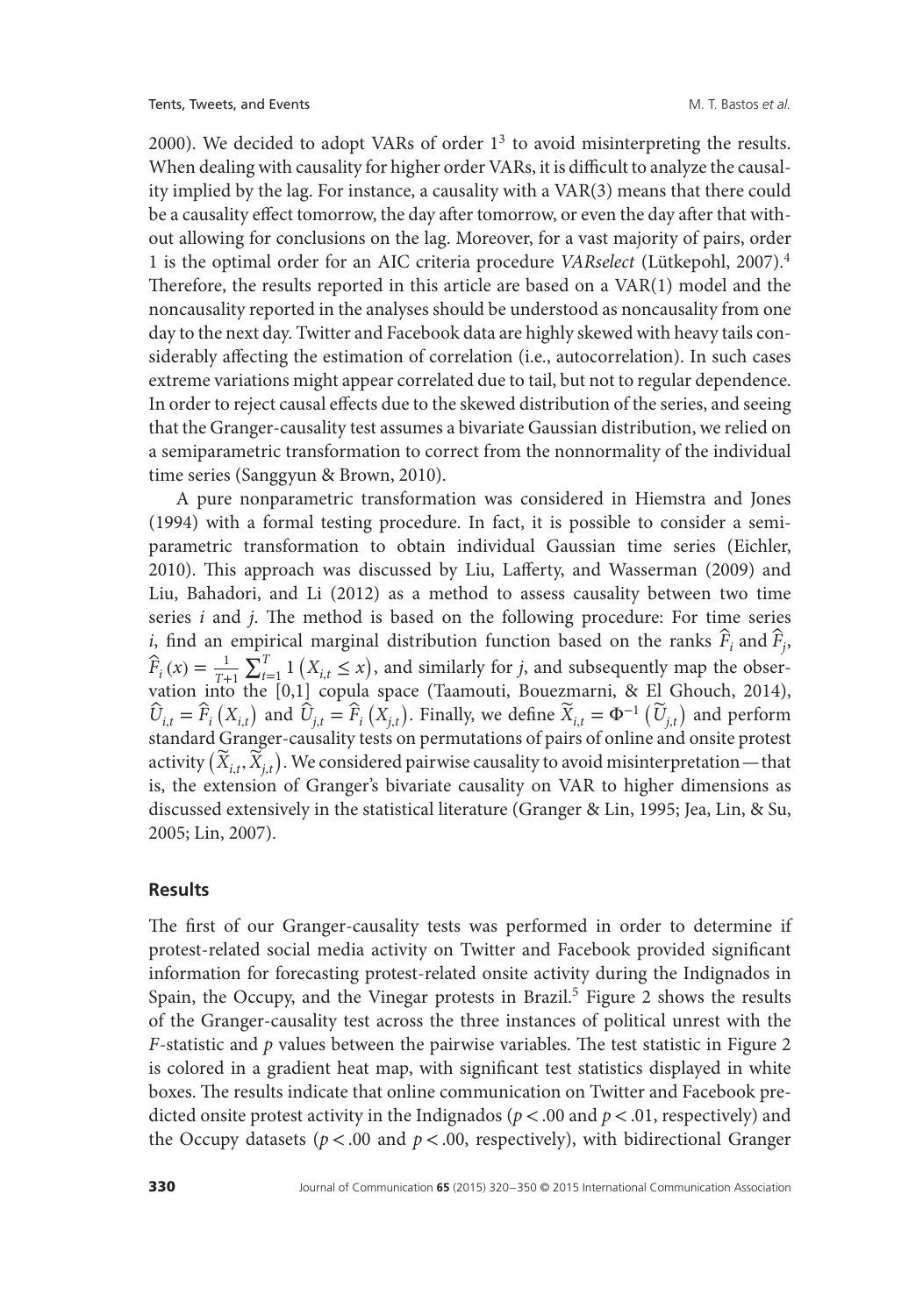

**Figure 2** *F*-statistic and *p* values of Granger-causality test between the variables (predictors on vertical and predicted on horizontal axis).

causality between online and onsite protest activity in the Occupy series (*p<*.00 for all pairwise variables). In the case of the Vinegar protests, the direction of the prediction was only from online to online and onsite to onsite variables—from Facebook to Twitter ( $p < .04$ ) and from protestors to injuries and arrests ( $p < .04$ ) and  $p < 0.01$ , respectively). Finally, the results of the Granger test for lag 1 indicated that tweets Granger-caused Facebook posts in the Indignados and the Occupy series (*p<*.00 for both variables).

Next we relied on arrests and camped-out protestors as measures of highfunctioning political activism to test H2. We found Granger causality between online and onsite protest activity in the Indignados series, as tweets Granger-caused camped-out protestors, and in the Occupy series, as arrests Granger-caused tweets (*p<*.05 for both variables). The results indicate that the Granger causality between online and onsite protest activity varies considerably across the individual instances of political unrest. While the online and onsite series in the Vinegar dataset evolved mostly self-referentially, the online and onsite series in the Occupy dataset presented a significant level of feedback, with Twitter and Facebook both predicting and being predicted by protestors attending demonstrations onsite.

The Granger-causality tests for the Indignados dataset, on the other hand, pointed to a one-way relationship from online to onsite protest activity, with both Twitter and Facebook predicting protests and Twitter also predicting campouts. These patterned Granger-causalities observed in Figure 2 also shed light on different adoptions of social media platforms and enables us to reflect on H3. The pivotal role played by Twitter for the coordination of local logistics, particularly in the organization of encampments in the Indignados movement, or acting as a live feed among U.S. occupiers (Castells, 2012, p. 172), is consistent with the results shown in Figure 2. In fact, the Indignados and the Occupy series suggest that one could forecast onsite protests by monitoring the use of Twitter, and, to a lesser extent, of Facebook posts. Vinegar is the only series where the Granger-causality test yielded no significant results for the relationship between online and onsite protest, with statistically significant predictions only within online and onsite activity, but not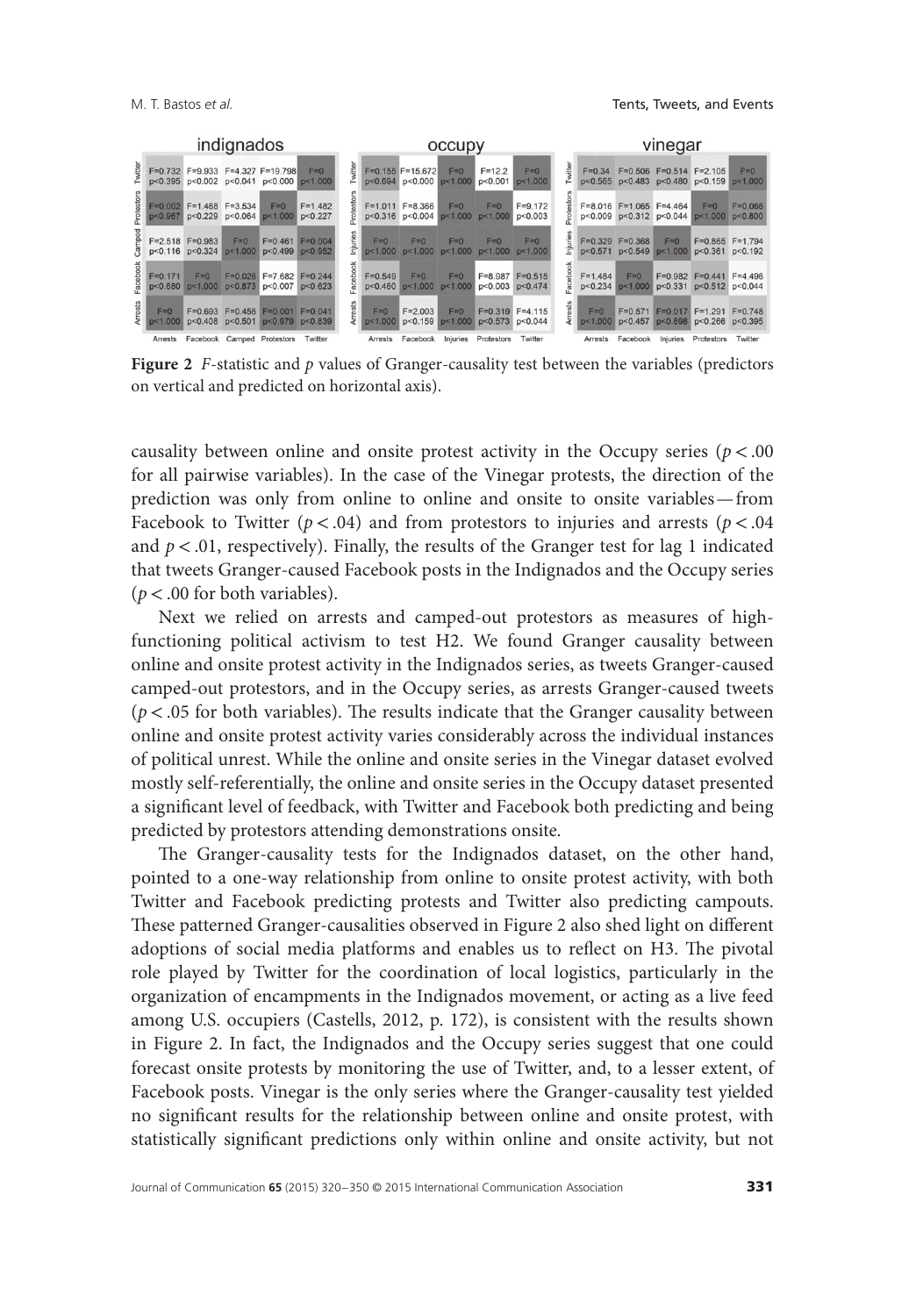|            | From       |               | To         | p value  | F-statistic |
|------------|------------|---------------|------------|----------|-------------|
| Indignados | Facebook   | $\rightarrow$ | Protestors | 0.006935 | 7.681863265 |
|            | Twitter    | $\rightarrow$ | Camped-out | 0.040705 | 4.327367764 |
|            | Twitter    | $\rightarrow$ | Facebook   | 0.002285 | 9.932696869 |
|            | Twitter    | $\rightarrow$ | Protestors | 0.000028 | 19.79784760 |
| Occupy     | Arrests    | $\rightarrow$ | Twitter    | 0.043938 | 4.114710565 |
|            | Facebook   | $\rightarrow$ | Protestors | 0.003091 | 8.986728723 |
|            | Protestors | $\rightarrow$ | Facebook   | 0.004278 | 8.366341747 |
|            | Protestors | $\rightarrow$ | Twitter    | 0.002806 | 9.172262406 |
|            | Twitter    | $\rightarrow$ | Facebook   | 0.000107 | 15.67231216 |
|            | Twitter    | $\rightarrow$ | Protestors | 0.000597 | 12.20012279 |
| Vinegar    | Facebook   | $\rightarrow$ | Twitter    | 0.043679 | 4.495825716 |
|            | Protestors | $\rightarrow$ | Arrests    | 0.008828 | 8.016421032 |
|            | Protestors | $\rightarrow$ | Injuries   | 0.044385 | 4.463507130 |

**Table 2** Statistically Significant Granger-Causality Relationships Between Onsite and Online Protest Activity

across the two modalities of protest activity. Table 2 provides a breakdown of the Granger-causality tests and displays only significant results with *p* value and the *F*-statistic.

First, the results were consistent with H1a for the Indignados and the Occupy series, as the outbreak of online protest activity contains information that helps predict the future of onsite protest activity. We therefore rejected H1b and concluded that contentious communication is Granger-causal of physical participation in demonstrations. In the Occupy series, we also found bidirectional Granger causality between online and onsite protest activity, thus further confirming H1a and thereby rejecting the hypothesis that online communication is inconsequential to onsite protest activity (H1b). Second, hypotheses H2a and H2b were both partially confirmed, as tweets were found to be Granger-causal of camped-out activity in the Indignados series and arrests Granger-caused tweets in the Occupy series. Likewise, protest activity was found to Granger-cause high-functioning political activity in the Vinegar series, as the increase of protesting activity predicts clashes with the police measured by arrested and injured Vinegar protestors.

Third, hypothesis H3b was confirmed in the Indignados and the Occupy series. In that instance, tweets Granger-caused Facebook posts with highly significant *p* values. Nonetheless, hypothesis H3a could not be rejected, as Facebook posts were found to Granger-cause tweets in the Vinegar series. Embedding these findings back into their context, we interpret the partial confirmation of hypotheses H2 and H3 as further evidence that political activists relied on social media platforms, and arguably successfully, to organize rallies and encampments (camp-outs), particularly in the Indignados and the Occupy series. Moreover, we note that the streaming of incidents of police harassment and/or police brutality (arrests and injuries) during the Occupy protests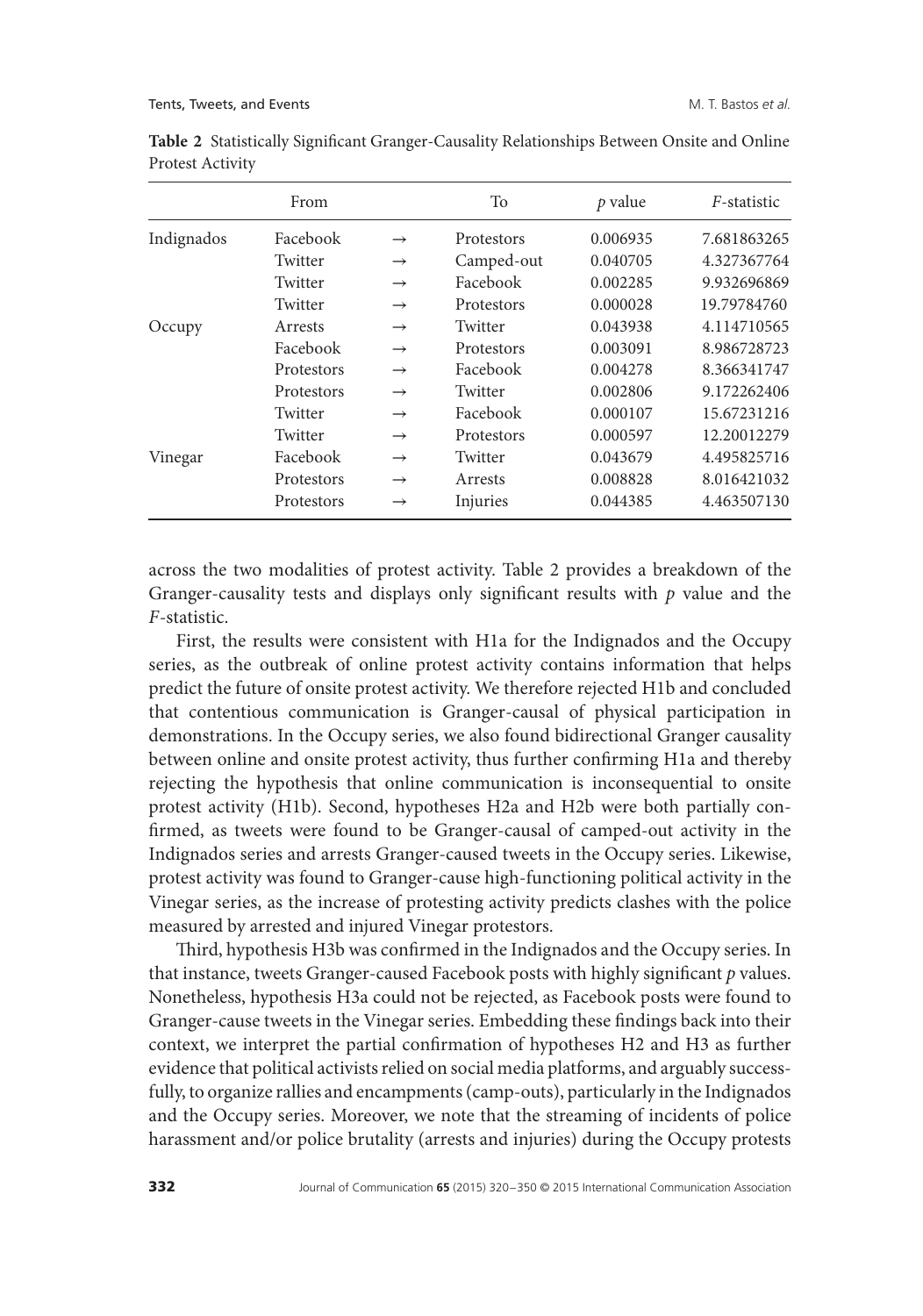

**Figure 3** Directionality of Granger-causality between tweets, Facebook posts, and camped-out, injured, and arrested protestors that participated in demonstrations (all three instances of political unrest considered).

had immediate impact on social media and looped back on demonstrations onsite (Castells, 2012; Earl et al., 2013).

Notwithstanding the abovementioned caveats, the results of the Granger-causality test lend some verification to the claim that online activity can predict onsite activity. Except for the Vinegar series, protesting activity was found to be predictive of multiple instances of social media activity in the Indignados and Occupy series. Moreover, we also found evidence of onsite protest activity predicting online activity in the Occupy series with highly significant *p* values both for Twitter and Facebook streams. Figure 3 shows the direction of Granger-causalities across the instances of political protest considered in this study, with social media activity depicted in blue, high-functioning political activism shown in red, and onsite protest activity colored green.

Last, we note that the results of the Granger-causality test were only used to assess the direction of the predictive relationship between online and onsite protest activity. In this sense, we argue that Twitter and Facebook activity observed during the political events considered in this study are informative of (and consequently forecast) next day's protest activity. Our results thereby indicate that the increase of protest-related communication on social media can be a means to forecast onsite protest activity.

# **Discussion and further research**

The Indignados, Occupy, and Vinegar political protests were largely organized by grassroots activists working in central city locations over weeks or months. These political movements operated in a horizontal, consensus-based decision-making mode enacted in assembly meetings in which face-to-face interaction was the primary means of communication and a central platform for advocating participatory democracy (Mercea, Nixon, & Funk, 2013). On the other hand, these movements also relied on social media to recruit participants and enhance mobilization (González-Bailón et al., 2011), resulting in a great deal of discussion about the extent to which social media aid in igniting popular protests (Gerbaudo, 2012). In this article, we tested this hypothesis and found compelling evidence that online protest activity is informative of and forecasts onsite protest activity across multiple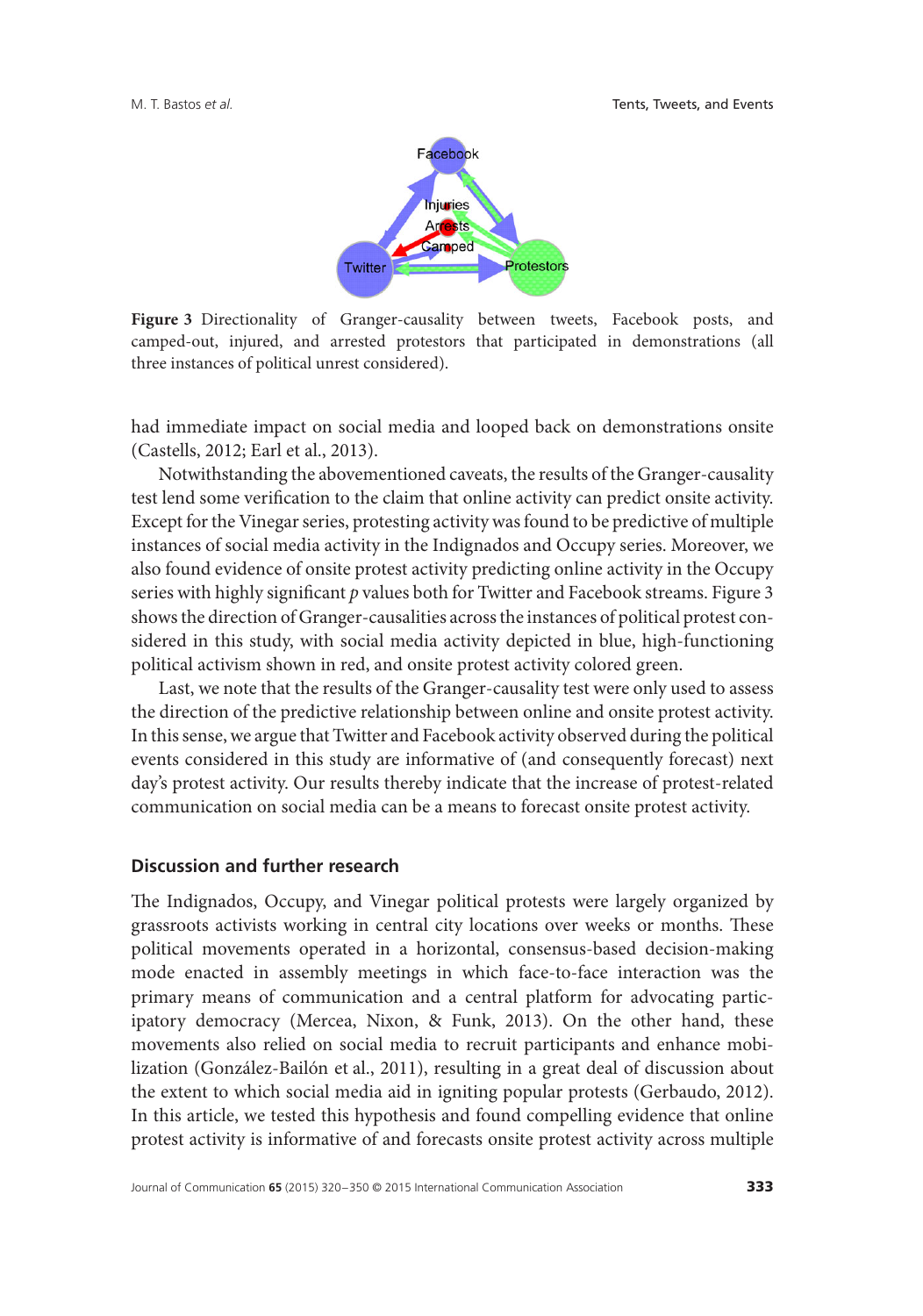instances of political unrest. In the remainder, we consider the wider implications of these findings.

We have shown that in the case of the Occupy movement there was a feedback in the prediction of online and onsite protest activity (both on Twitter and Facebook); that in the case of the Indignados movement networked communication was predictive of onsite protest activity (both on Twitter and Facebook); and that the Vinegar protests presented no Granger causality from online to onsite protest activity. Instead there were online to online interaction (from Twitter to Facebook) and from onsite to onsite protest activity (protestors to injuries and arrests). In short, in two of the three cases, we found significant Granger causality from Twitter and Facebook protest activity to demonstrations onsite and from physical protests to social media platforms, thus establishing a feedback loop from social media activity to onsite protests and back to social media.

For the reasons outlined above, we view these findings as an initial and limited confirmation by way of a large-scale cross-national study that online and onsite protest activity can be used for mutual predictions (Earl et al., 2013; Fisher & Boekkooi, 2010; Tufekci & Wilson, 2012). Moreover, on the basis of the Indignados and the Occupy evidence, we would submit as a basis for further testing the claim that the outbreak of onsite protest activity can be forecasted by related streams of information on Twitter and Facebook. Consequently, we would propose that wider comparative inquiries verify whether the increase of political messages on social media associated with a specific protest movement constitutes a fertile basis for forecasting the direction of future activity in the same political movement.

In view of the Granger-causalities observed in this study, and recognizing the contextual variability that may further bear on the relationship between online and onsite protest activity, Twitter and Facebook are likely to have amplified demonstrations through continuous networked communication that feeds into the process of participant recruitment.This is a contentious assertion as it stands at odds with claims of political disengagement and the ineffectiveness of social media communication in promoting onsite protest participation, a presumed state of affairs derided as "slacktivism" (Morozov, 2011).

The results of the Indignados series showed that we can expect more protestors attending demonstrations whenever there is a rise in the number of messages related to the demonstrations on Twitter and Facebook. This directional relationship from social media communication to demonstrations may be difficult to grasp if one expects the staging of demonstrations to trigger communication on Twitter and Facebook; or, in the context of the rising penetration of mobile internet technologies, if one anticipates social media communication to be predominantly driven by the reporting of onsite activity (Earl et al., 2013). With this analysis, we believe we may aid with the systematic substantiation of the notion that social media may be a central component of the panoply of tools for organizing and publicizing protest activities before they take place. In addition, the test of the Occupy series also revealed significant feedback between online and onsite protest activity, likely sustained by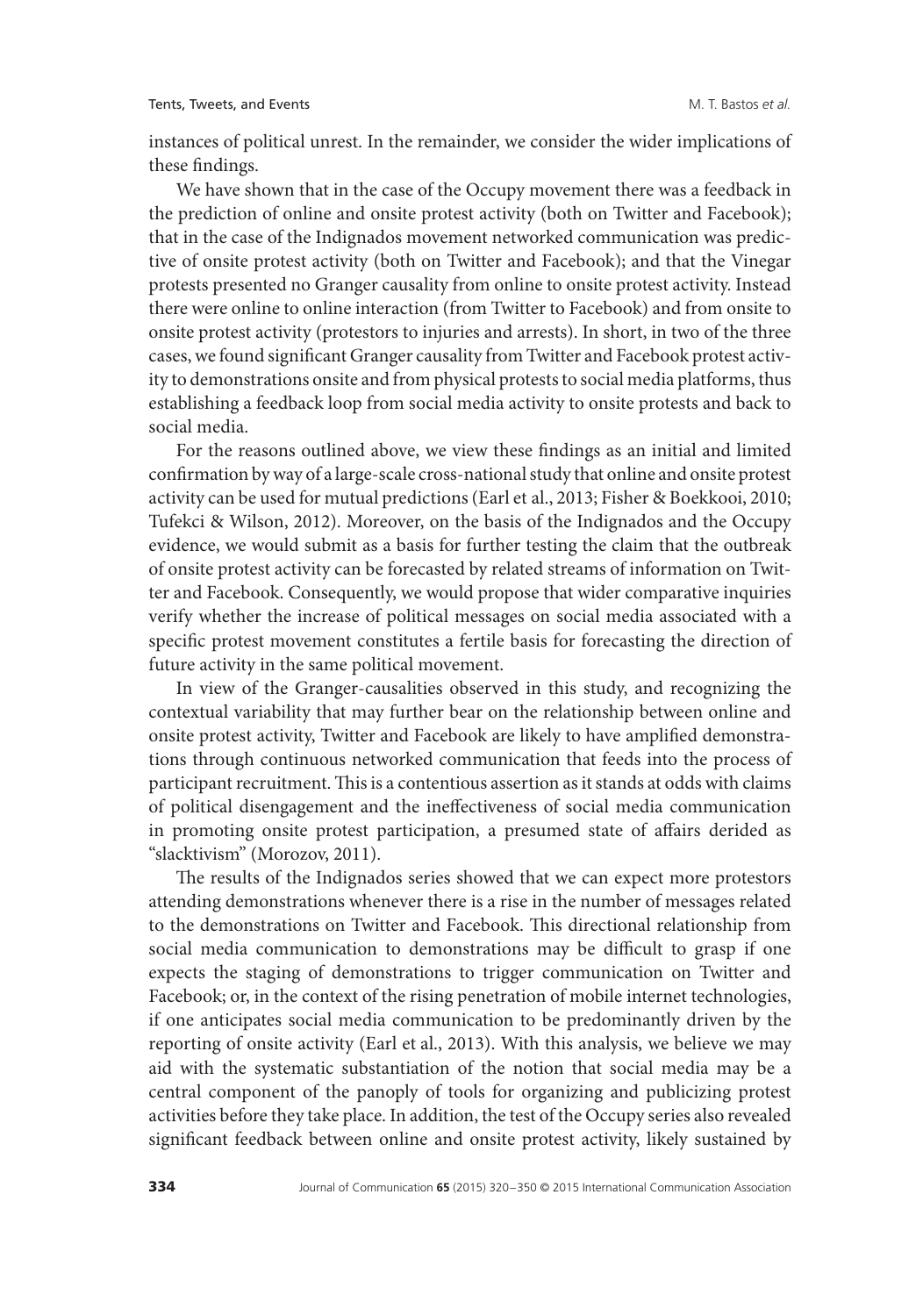different affordances of Facebook and Twitter. While the former is used as a forum for group-bounded interaction where the general public has limited to no access, Twitter streams are notoriously open, easy to monitor, and may be preferred for real-time or *post hoc* announcements of protest actions. Nonetheless, the results remain silent about the negotiation of social media usage at the levels of groups and individual protestors who may calibrate it in light of recognized threats intrinsic to social media communication such as surveillance (Mercea, 2012).

Our findings are supported by the image of a vast media ecology, which spawned around the Occupy protests and that integrates broadcast and social media in global hubs of communication. Elsewhere, it was posited that social media were entwined in a dense, multilayered matrix of *stitching mechanisms* (Bennett et al., 2014) that testifies to the enmeshment of online and onsite activities. The latter contributed to the organization of activist groups in disparate geographic locations by facilitating the syndicated creation and coordination, the deployment of resources, and the strategies or meanings utilized in the protests. Nonetheless, as already argued, such ostensible symbiosis was in no way complete and immutable, with many onsite activities not being chronicled online and networked communication simultaneously acting as a bridge for emotional support or political deliberation across protest sites (Mercea et al., 2013). The results from the Indignados series appeared consistent with this description. Findings for the Vinegar protest, while requiring further in-depth qualification, allude to a dissimilar balance between local and hyper-local communication and highlight the existence of alternative media ecologies lacking effective integration between broadcast and social media (Saad-Filho, 2013). Last, the bidirectional Granger causality in the Occupy series provides evidence to the claim that political constituents are becoming increasingly connected as individuals rather than as members of a community or group (Bennett & Segerberg, 2013; Flanagin, Stohl, & Bimber, 2006).

In making these claims, we nevertheless highlight that Facebook data collected for this study are restricted to updates posted on the stream of pages, groups, and communities associated with the political movements (see the Appendix for the full list of Twitter hashtags and Facebook groups and pages), consequently encompassing only content made available on Facebook's public stream. Second, Twitter and Facebook user bases (Pew Research Center, 2012, 2013) are most likely not representative of the demographics of citizens that engaged in political demonstrations during the Indignados, Occupy, and Vinegar protests. Therefore, the present results pertain to a publicly active contingent of social media users that communicated about the protests rather than the population at large.

It must also be noted that even though we compiled the data by number of tweets, posts, and protestors posting messages and attending demonstrations in the cities where demonstrations took place, the analysis reported in this article is based upon daily aggregate data per event (Indignados, Occupy, and Vinegar). The Granger-causality test requires a long-time series, and the data aggregated per city where events took place did not provide a sufficient number of time points as required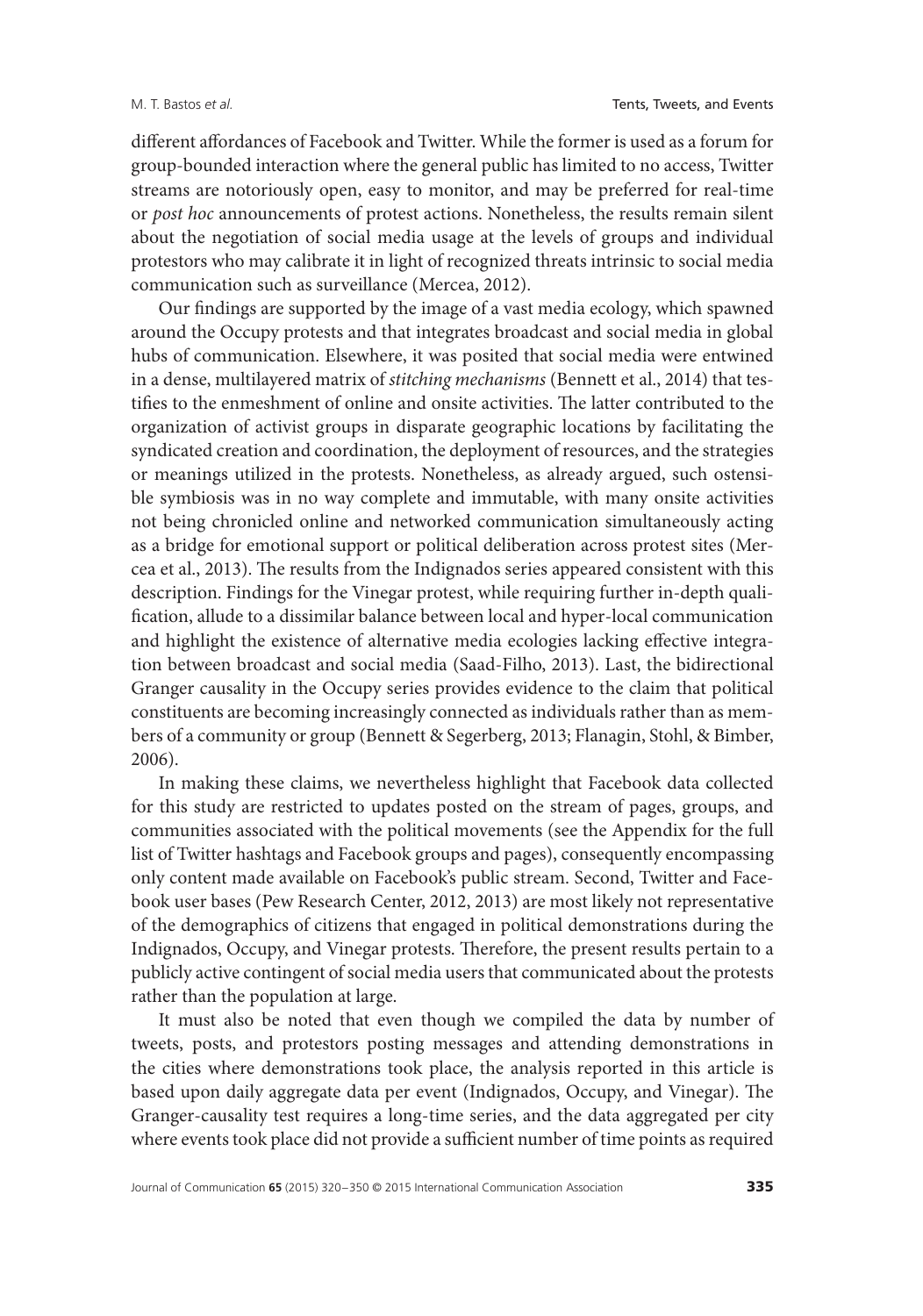for the test. In other words, each instance of political unrest was aggregated over all spatial locations instead of their regional disaggregations. This kind of aggregation is customary in the literature on time-series analysis when the aim is to show temporal variations in events at the macrolevel that transcend individual instances of multisite protest events. Lichbach (1985, p. 589) commented that although protest results from the actions of specific actors acting at specific times, in specific places, and in distinctive ways, the empirical study of protest over time cannot be quite so microscopic. Instead, it inevitably relies on information gleaned from reports about the episodes, usually taken from journalistic sources. With this in mind, we claim that although perfectible to better account for contextual variability, our approach is appropriate to these series. We also highlight that if the interplay between onsite and online protest activity could be investigated at more disaggregated levels—such as city or neighborhood level—more significant relationships would probably be unveiled. Further research drawing on more detailed data is necessary to determine the relative strategies of social media users in reference to instances of political unrest.

In the last instance, this study should aid with further untangling the interplay between online and onsite protest activity. Principally, it has enabled us to look beyond the vexing debate of whether social media activity has caused political unrest in the past 5 years, or whether social upheaval gave the tone to social media communication. In short, the reported findings provide substantive grounds to move beyond an "either or" view toward an integrated approach spanning both dimensions of time and space to account for the networked communication of political unrest in the 21st century. By showing that the Granger causality between online and onsite contentious actions varies considerably across different instances of political unrest, we have provided the necessary empirical baseline to move cognate scientific debates beyond predominant questions of directionality and onto questions of magnitude of mutual elapsed effects of onsite activity and related networked communication.

# **Acknowledgements**

This research was partially supported by the São Paulo Research Foundation (Grants 10/06243-4 and 11/22495-6) and conducted while the first author was a postdoctoral fellow at the University of São Paulo. The authors are thankful to the anonymous reviewers and the editor for the valuable comments, as well as to Marcus Ohlström for the insightful discussions and conversations.

#### **Notes**

- 1 The average delay is relative to 17 September 2011 when Adbusters launched the proposal to occupy Wall Street. Most Occupy movements are offshoots of the seminal "Occupy Wall Street," and therefore occurred after this initial event.
- 2 Granger causality is nonetheless useful for forecasting synchronous events even in the presence of unknown causes— that is, the tested variables *X* and *Y* are influenced by variable *Z* that is not supported by the data. In this case, we might conclude that *Y*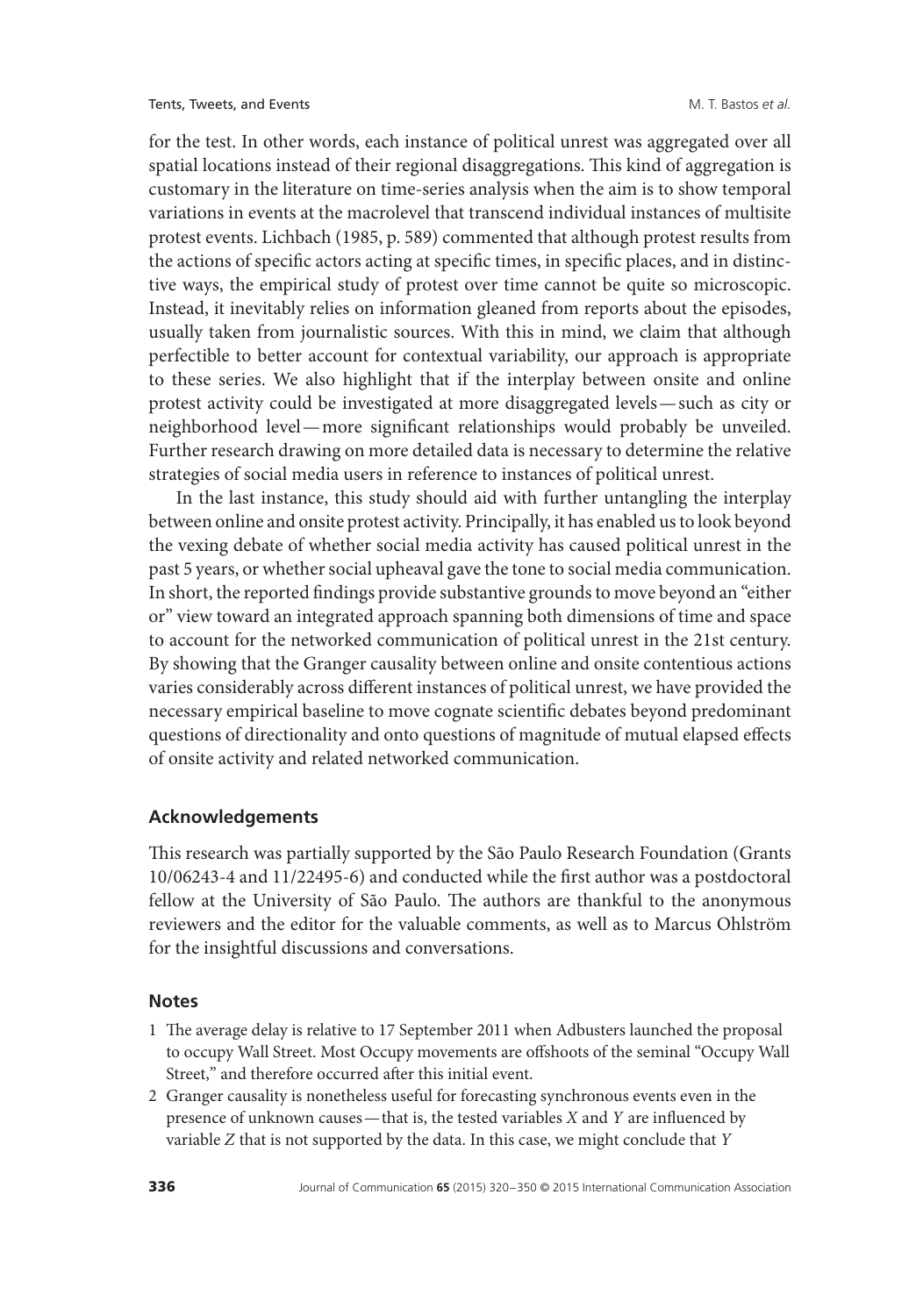Granger-causes *X*, although *X* might actually be driven by the influence of *Z* over *Y* and subsequently over *X*. Translated to the cases studied in this paper, it is possible that press coverage of onsite protests influenced social media that later influenced onsite protests, but the test measures only the Granger-causality between social media and onsite protest activity. Nonetheless, we expect the results of the test to quantify the extent to which the past of protest-related social media activity contains information that helps predict the future of onsite protest activity (and the other way around) more accurately than using only the past of one of the variables.

- 3 In this case, VARs of order 1 means we are dealing with 1-day lag between online to onsite events (and vice-versa).
- 4 We also performed a multivariate time-series analysis with a VAR(1) model on the entire set of variables as a regression model of values at time *t* and variables observed at time *t*−1, with explanatory variables indicating possible and instantaneous correlation. However, and contrary to the pairwise approach, coefficients in the autoregressive matrix cannot be interpreted as valid because it is not possible to isolate individual effects or interpret a coefficient as the impact of an impulse shock on one variable at time *t-1* (with the remaining variables remaining unchanged). In this case, the causality can actually occur through another channel—i.e. a shock on *X2* at time *t*−1 might indicate a shock on *X3* at time *t*−1 or *t* can point to a shock on *X1*, so the causality interpretation might appear as valid with results that are likely to be misleading.
- 5 We selected a *p<*.05 as level of significance for the tests, so even in cases where H0 holds true, the causality can still be rejected with  $\frac{1}{20}$  chance with a 5% criteria. We accepted the hypothesis of Granger causality and drew the conclusion that the first-order difference of variable *Y* Granger-causes the first-order difference of variable *X* whenever *p<*.05. When only one relationship was significant, we reported unidirectional Granger causality. When the relationship was significant both ways, we reported bidirectional Granger causality (feedback). If neither of them was significant, we rejected the hypothesis of Granger causality and concluded that the variables are independent.

# **References**

- Anduiza, E., Cristancho, C., & Sabucedo, J. M. (2013). Mobilization through online social networks: The political protest of the indignados in Spain. *Information, Communication & Society*, **17**(6), 750–764.
- Bakker, T. P., & de Vreese, C. H. (2011). Good news for the future? Young people, Internet use, and political participation. *Communication Research*, **38**(4), 451–470. doi:10.1177/ 0093650210381738.
- Bastos, M. T., Raimundo, R., & Travitzki, R. (2013). Gatekeeping Twitter: Message diffusion in political hashtags. *Media, Culture & Society*, **35**(2), 260–270. doi:10.1177/0163443712467594.
- Bastos, M. T., Recuero, R., & Zago, G. (2014). Taking tweets to the streets: A spatial analysis of the Vinegar Protests in Brazil. *First Monday*, **19**(3), 1–25. doi:10.5210/fm.v19i3.5227.
- Bennett, W. L., & Segerberg, A. (2013). *The logic of connective action: Digital media and the personalization of contentious politics*. Cambridge, England: Cambridge University Press.
- Bennett, W. L., Segerberg, A., & Walker, S. (2014). Organization in the crowd: peer production in large-scale networked protests. *Information, Communication & Society*, **17**(2), 232–260. doi:10.1080/1369118x.2013.870379.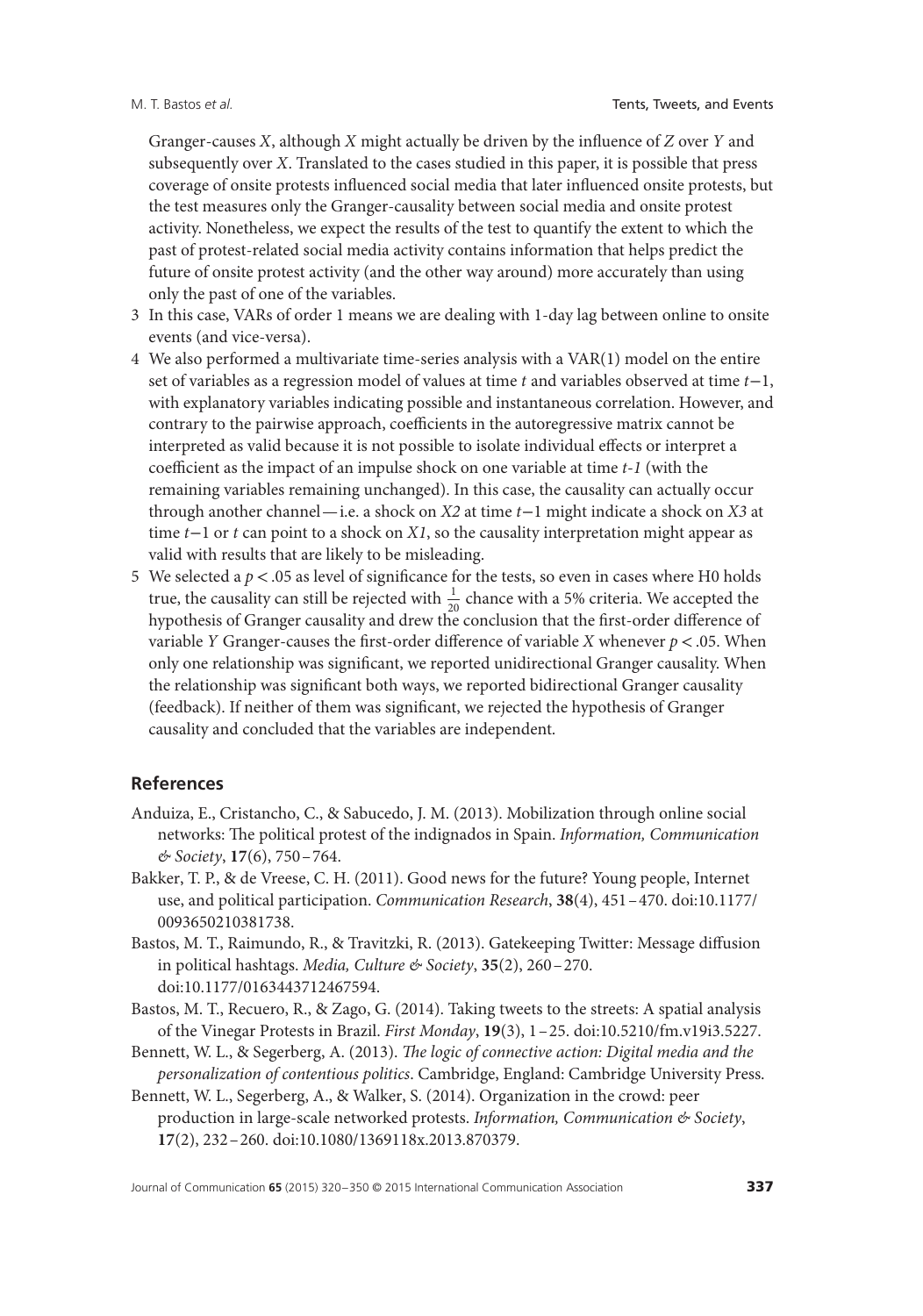- Bobel, C. (2007). 'I'm not an activist, though I've done a lot of it': Doing activism, being activist and the 'perfect standard' in a contemporary movement. *Social Movement Studies*, **6**(2), 147–159.
- Borge-Holthoefer, J., Rivero, A., García, I., Cauhé, E., Ferrer, A., Ferrer, D., ... Moreno, Y. (2011). Structural and dynamical patterns on online social networks: The Spanish May 15th movement as a case study. *PLoS One*, **6**(8), e23883. doi:10.1371/journal.pone.0023883.
- Bressler, S. L., & Seth, A. K. (2011). Wiener–Granger causality: A well established methodology. *NeuroImage*, **58**(2), 323–329.
- Caren, N., & Gaby, S. (2011). Occupy online: Facebook and the spread of Occupy Wall Street. *Social Science Research Network*. doi:10.2139/ssrn.1943168.
- Castells, M. (2012). *Networks of outrage and hope*. Cambridge, England: Polity Press.
- Colbaugh, R., & Glass, K. (2012). Early warning analysis for social diffusion events. *Security Informatics*, **1**(1), 1–26.
- Driscoll, K., & Walker, S. (2014). Working within a black box: Transparency in the collection and production of big Twitter data. *International Journal of Communication* , **8**, 20.
- Earl, J., & Kimport, K. (2011). *Digitally enabled social change: Activism in the Internet age*. Cambridge, MA: MIT Press.
- Earl, J., McKee Hurwitz, H., Mejia Mesinas, A., Tolan, M., & Arlotti, A. (2013). This protest will be tweeted. *Information, Communication & Society*, **16**(4), 459–478. doi:10.1080/1369118x.2013.777756.
- Eichler, M. (2010, May 13–15). *Graphical Gaussian modelling of multivariate time series with latent variables*. Paper presented at the 13th International Conference on Artificial Intelligence and Statistics (AISTATS), Chia Laguna Resort, Sardinia, Italy.
- Ernesto, C. (2011). OccupyArrests.com Retrieved from http://stpeteforpeace.org/ occupyarrests.sources.html.
- Fisher, D. R., & Boekkooi, M. (2010). Mobilizing friends and strangers: Understanding the role of the Internet in the Step It Up day of action. *Information, Communication & Society*, **13**(2), 193–208.
- Flanagin, A. J., Stohl, C., & Bimber, B. (2006). Modeling the structure of collective action. *Communication Monographs*, **73**(1), 29–54.
- Gaffney, D. (2010, April 26–27). *#iranElection: Quantifying online activism*. Paper presented at the Web Science Conference 2010, Raleigh, NC.
- Gerbaudo, P. (2012). *Tweets and the streets: Social media and contemporary activism*. London, England: Pluto Press.
- Givan, R. K., Soule, S. A., & Roberts, K. M. (2010). Introduction: The dimensions of diffusion. In R. K. Givan, S. A. Soule, & K. M. Roberts (Eds.), *The diffusion of social movements: Actors, frames, and political effects*. Cambridge, England: Cambridge University Press.
- González-Bailón, S., Borge-Holthoefer, J., Rivero, A., & Moreno, Y. (2011). The dynamics of protest recruitment through an online network. *Scientific Reports*, **1**, 1–17. doi:10.1038/ srep00197.
- Granger, C. W. (1969). Investigating causal relations by econometric models and cross-spectral methods. *Econometrica: Journal of the Econometric Society*, **37**(3), 424–438.
- Granger, C. W., & Lin, J.-L. (1995). Causality in the long run. *Econometric Theory*, **11**(03), 530–536.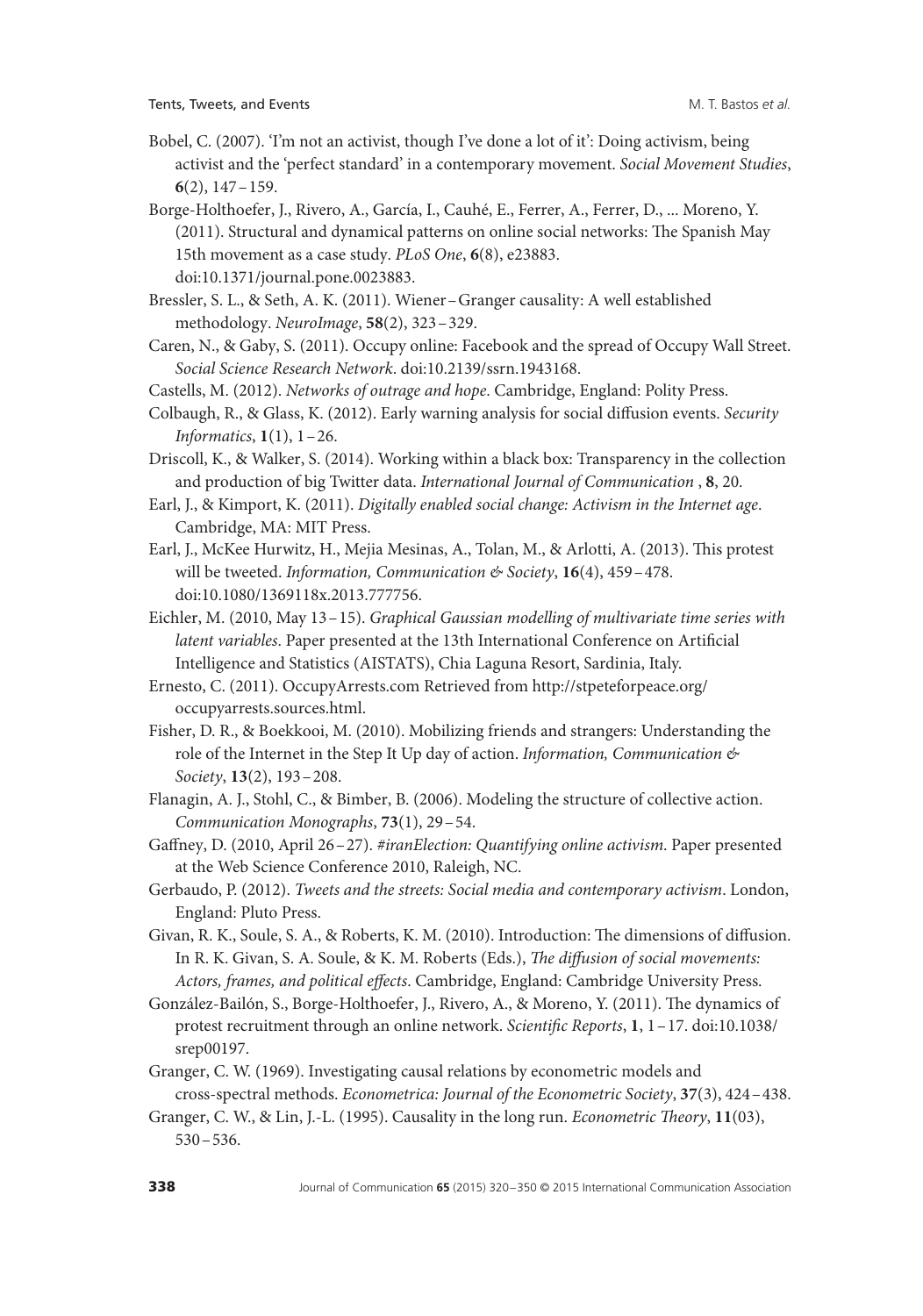- Groshek, J. (2011). Media, instability, and democracy: Examining the Granger-causal relationships of 122 countries from 1946 to 2003. *Journal of Communication*, **61**(6), 1161–1182. doi:10.1111/j.1460-2466.2011.01594.x.
- Hiemstra, C., & Jones, J. D. (1994). Testing for linear and nonlinear Granger causality in the stock price-volume relation. *The Journal of Finance*, **49**(5), 1639–1664.
- Howard, P. N., & Hussain, M. M. (2013). *Democracy's fourth wave? Digital media and the Arab Spring*. Oxford, England: Oxford University Press.
- Jea, R., Lin, J.-L., & Su, C.-T. (2005). Correlation and the time interval in multiple regression models. *European Journal of Operational Research*, **162**(2), 433–441. doi:10.1016/j.ejor.2003.07.020.
- Jungherr, A., & Jürgens, P. (2013, October 23–26). *Forecasting the pulse: how deviations from regular patterns in online data can identify offline phenomena*. Paper presented at the Internet Research 14.0, Denver, CO.
- Kallus, N. (2014, April). *Predicting crowd behavior with big public data*. Paper presented at the 23rd International World Wide Web Conference, Seoul, Korea.
- Kavanaugh, A., Yang, S., Li, L. T., & Ed Fox, S. S. (2011, May 7-12). *Microblogging in crisis situations: Mass protests in Iran, Tunisia, Egypt*. Paper presented at the Conference on Human Factors in Computing Systems CHI, Vancouver, Canada.
- Ko, J., Kwon, H. W., Kim, H. S., Lee, K., & Choi, M. Y. (2014). Model for Twitter dynamics: Public attention and time series of tweeting. *Physica A: Statistical Mechanics and its Applications*, **404**, 142–149. doi:10.1016/j.physa.2014.02.034.
- Koopmans, R., & Rucht, D. (2002). Protest event analysis. In B. Klandermans & S. Staggenborg (Eds.), *Methods of social movement research* (pp. 231–259). Minneapolis: University of Minnesota Press.
- Lerman, K., Galstyan, A., Ver Steeg, G., & Hogg, T. (2011, July). *Stochastic models of social media dynamics*. Paper presented at the 5th International AAAI Conference on Weblogs and Social Media (ICWSM), Barcelona, Spain.
- Lichbach, M. (1985). Protest: Random or contagious? The postwar United Kingdom. *Armed Forces & Society*, **11**(4), 581–608. doi:10.1177/0095327x8501100407.
- Lim, M. (2013). Framing Bouazizi: 'White lies', hybrid network, and collective/connective action in the 2010–11 Tunisian uprising. *Journalism*, **14**(7), 921–941. doi:10.1177/ 1464884913478359.
- Lin, J.-L. (2007). *Notes on testing causality*. National Chengchi University, Institute of Economics, Academia Sinica. Retrieved from http://faculty.ndhu.edu.tw/∼jlin/files/ causality\_slide.pdf.
- Liu, H., Lafferty, J., & Wasserman, L. (2009). The nonparanormal: Semiparametric estimation of high dimensional undirected graphs. *Journal of Machine Learning Research*, **10**, 2295–2328.
- Liu, Y., Bahadori, T., & Li, H. (2012, July). *Sparse-GEV: Sparse latent space model for multivariate extreme value time serie modeling*. Paper presented at the 29th International Conference on Machine Learning (ICML-12), Edinburgh, Scotland, UK.
- Lütkepohl, H. (2007). *New introduction to multiple time series analysis*. Heidelberg, Germany: Springer-Verlag.
- Mercea, D. (2012). Digital prefigurative participation: The entwinement of online communication and offline participation in protest events. *New Media & Society*, **14**(1), 153–169. doi:10.1177/1461444811429103.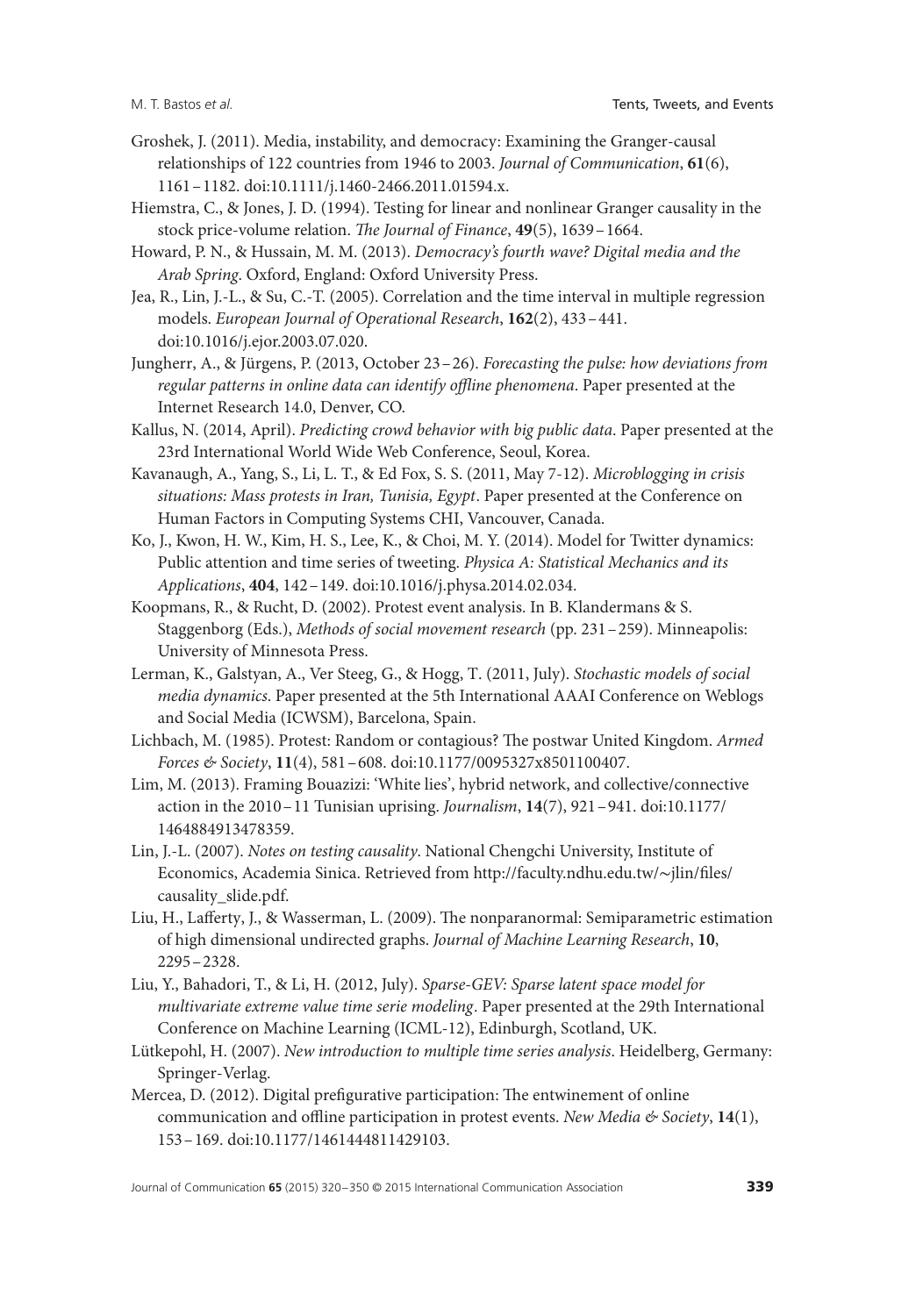- Mercea, D., Nixon, P. G., & Funk, A. (2013). Reflections from Occupy the Netherlands. In P. G. Nixon, R. Rawal & D. Mercea (Eds.), *Politics and the Internet in Comparative Context: Views from the Cloud* (pp. 232). Cambridge, England: Routledge.
- Montagna, N. (2010). The making of a global movement: Cycles of protest and scales of action. *The Sociological Review*, **58**(4), 638–655.
- Morozov, E. (2011). *The net delusion: How not to liberate the world*. London, England: Allen Lane.
- Morstatter, F., Pfeffer, J., Liu, H., & Carley, K. M. (2013, July 8–11). *Is the sample good enough? comparing data from Twitter's streaming api with Twitter's firehose.* Paper presented at the 7th International Conference on Weblogs and Social Media (ICWSM13), Cambridge, MA.
- Moynihan, C. (2011. Wall Street protest begins, with demonstrators blocked. *The New York Times*. Retrieved from http://cityroom.blogs.nytimes.com/2011/09/17/wall-streetprotest-begins-with-demonstrators-blocked/.
- O'Brien III, J. (2010). YourTwapperKeeper. Retrieved from https://github.com/540co/ yourTwapperKeeper.
- Pew Research Center (2012). L. Rainie, A. Smith, K. L. Schlozman, H. Brady & S. Verba (Eds.), *Social media and political engagement*. Washington, DC: Pew Internet & American Life Project.
- Pew Research Center (2013). M. Duggan & J. Brenner (Eds.), *The demographics of social media users, 2012*. Washington, DC: Pew Research Center's Internet & American Life Project.
- R Development Core Team (2014). *R: A language and environment for statistical computing (Version 3.0.3)*. Vienna, Austria: CRAN. Retrieved from http://www.R-project.org.
- Russell Neuman, W., Guggenheim, L., Mo Jang, S., & Bae, S. Y. (2014). The dynamics of public attention: Agenda-setting theory meets big data. *Journal of Communication*, **64**(2), 193–214. doi:10.1111/jcom.12088.
- Saad-Filho, A. (2013). Mass protests under 'left neoliberalism': Brazil, June-July 2013. *Critical Sociology*, **39**(5), 657–669. doi:10.1177/0896920513501906.
- Sanggyun, K., & Brown, E. N. (14–19 March 2010). *A general statistical framework for assessing Granger causality*. Paper presented at the 2010 IEEE International Conference on Acoustics Speech and Signal Processing (ICASSP), Dallas, TX.
- Schelter, B., Winterhalder, M., & Timmer, J. (2006). *Handbook of time series analysis*. Freiberg, Germany: John Wiley & Sons.
- Schwarz, G. (1978). Estimating the dimension of a model. *The Annals of Statistics*, **6**(2), 461–464.
- Singer, A. (2014). Social and political complexion of the June events. *New Left Review*, **85**(1), 19–37.
- Taamouti, A., Bouezmarni, T., & El Ghouch, A. (2014). Nonparametric estimation and inference for conditional density based Granger causality measures. *Journal of Econometrics*, **180**(2), 251–264.
- Tarrow, S. (1998). *Power in movement: Social movements and contentious politics*. Cambridge, England: Cambridge University Press.
- Tarrow, S. (2005). *The new transnational activism*. Cambridge, England: Cambridge University Press.
- Tarrow, S. (2011). *Power in movement*. Cambridge, England: Cambridge University Press.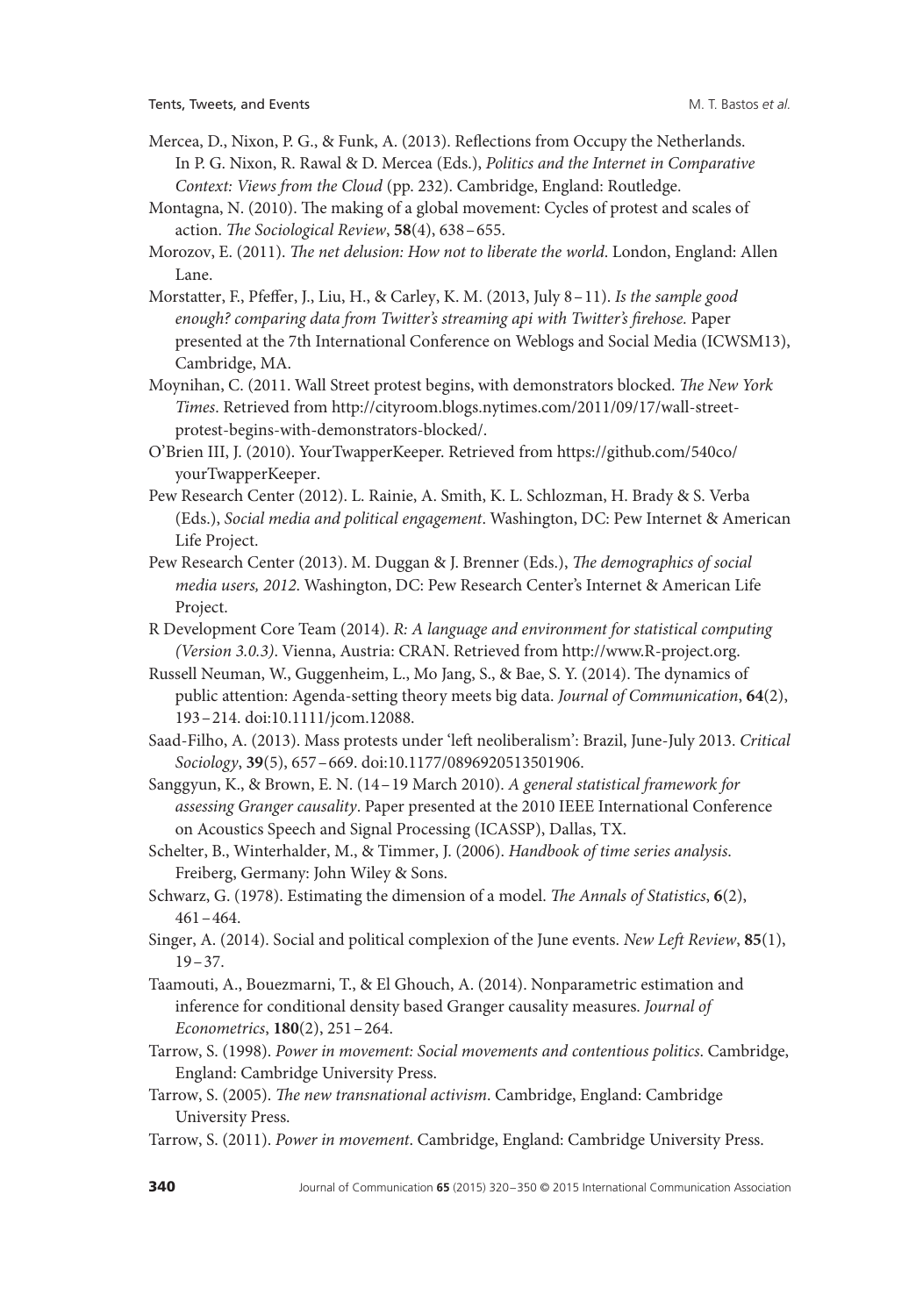- Theocharis, Y. (2013). The contribution of websites and blogs to the students' protest communication tactics during the 2010 UK university occupations. *Information, Communication & Society*, **16**(9), 1477–1513.
- Thorson, K., Driscoll, K., Ekdale, B., Edgerly, S., Thompson, L. G., Schrock, A., ... Wells, C. (2013). YouTube, Twitter and the Occupy Movement: Connecting content and circulation practices. *Information, Communication & Society*, **16**(3), 421–451.
- Tremayne, M. (2014). Anatomy of protest in the digital era: A network analysis of Twitter and Occupy Wall Street. *Social Movement Studies*, **13**(1), 110–126.
- Tschernig, R., & Yang, L. (2000). Nonparametric lag selection for time series. *Journal of Time Series Analysis*, **21**(4), 457–487.
- Tufekci, Z., & Wilson, C. (2012). Social media and the decision to participate in political protest: Observations from Tahrir Square. *Journal of Communication*, **62**(2), 363–379.
- Valenzuela, S. (2013). Unpacking the use of social media for protest behavior the roles of information, opinion expression, and activism. *American Behavioral Scientist*, **57**(7), 920–942.
- Valenzuela, S., Arriagada, A., & Scherman, A. (2012). The social media basis of youth protest behavior: The case of Chile. *Journal of Communication*, **62**(2), 299–314. doi:10.1111/ j.1460-2466.2012.01635.x.
- Vasi, I. B., & Suh, C. S. (2013, February 07). *Protest in the internet age: Public attention, social media, and the spread of 'Occupy' protests in the United States*. Paper presented at the Politics and Protest workshop, CUNY Graduate Center, New York, NY.
- Wiener, N. (1956). The theory of prediction. In E. Beckenbach (Ed.), *Modern Mathematics for Engineers* (pp. 125–139). New York: McGraw-Hill.
- Yamaguchi, R., Imoto, S., Kami, M., Watanabe, K., Miyano, S., & Yuji, K. (2013). Does Twitter trigger bursts in signature collections? *PLoS One*, **8**(3), e58252. doi:10.1371/journal.pone.0058252.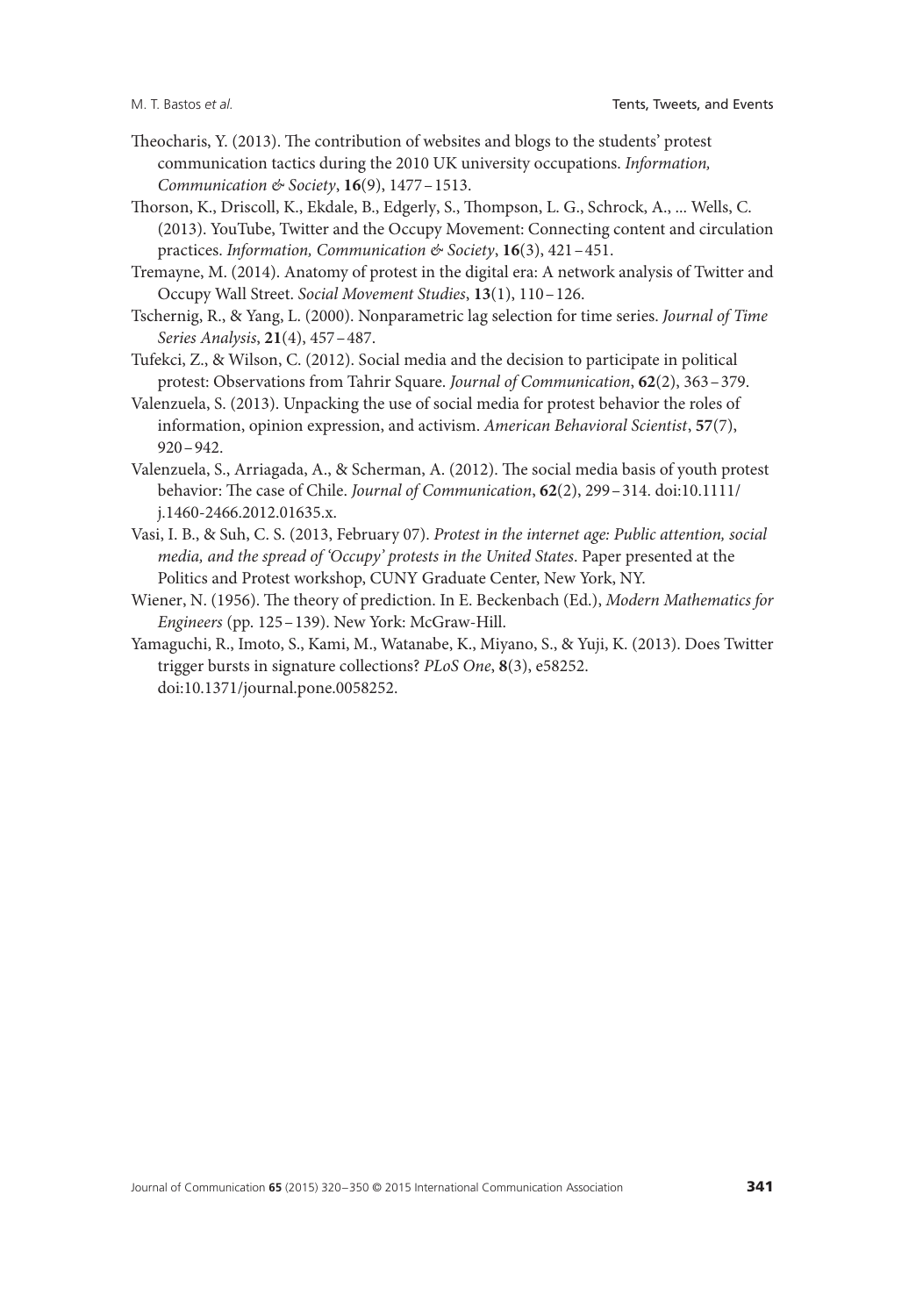**Appendix**

|                 | Table A1 List of Twitter Hashtags Tracked During the Indignados, Occupy, and Vinegar Protests |         |             |                  |         |                 |                     |           |              |
|-----------------|-----------------------------------------------------------------------------------------------|---------|-------------|------------------|---------|-----------------|---------------------|-----------|--------------|
|                 | Indignados                                                                                    | Tweets  | Start Date  | Occupy           | Tweets  | Start Date      | Vinegar             | Tweets    | Start Date   |
|                 | acampadaalbacete                                                                              | 825     | 19 May 2011 | occupyamsterdam  | 31,754  | 9 October 2011  | acordabrasil        | 68,581    | 18 June 2013 |
|                 | acampadaalicante                                                                              | 6,716   | 19 May 2011 | occupyatlanta    | 47,369  | 18 October 2011 | brazilianspring     | 358       | 18 June 2013 |
|                 | acampadabarcelona                                                                             | 3,822   | 19 May 2011 | occupyaustin     | 43,473  | 9 October 2011  | catraca_livre       | 1,512     | 13 June 2013 |
|                 | acampadabcn                                                                                   | 387,057 | 19 May 2011 | occupybaystreet  | 5,152   | 9 October 2011  | catracalivre        | 1,515     | 13 June 2013 |
|                 | acampadabilbao                                                                                | 2,955   | 19 May 2011 | occupyberlin     | 24,105  | 9 October 2011  | changebrazil        | 285,385   | 16 June 2013 |
|                 | acampadaburgos                                                                                | 394     | 9 May 2011  | occupyboston     | 213,004 | October 2011    | chupadilma          | 28,200    | 16 June 2013 |
|                 | acampadacadiz                                                                                 | 5,504   | 19 May 2011 | occupychicago    | 75,204  | 9 October 2011  | contraoaumento      | 7,167     | 13 June 2013 |
| ∞               | acampadacartagena                                                                             | 1,569   | 19 May 2011 | occupydc         | 195,909 | 9 October 2011  | mudabrasil          | 103,614   | 18 June 2013 |
|                 | acampadacoruña                                                                                | 1,609   | 19 May 2011 | occupydenver     | 147,155 | 9 October 2011  | obrasilacordou      | 12,411    | 18 June 2013 |
|                 | acampadagirona                                                                                | 5,722   | 19 May 2011 | occupydublin     | 1,680   | 16 October 2011 | ogiganteacordou     | 181,511   | 18 June 2013 |
|                 | acampadagranada                                                                               | 22,228  | 19 May 2011 | occupyfrankfurt  | 11,723  | 16 October 2011 | passe_livre         | 41,810    | 13 June 2013 |
|                 | acampadahuelva                                                                                | 5,030   | 19 May 2011 | occupyhouston    | 25,510  | 9 October 2011  | passelivre          | 37,942    | 13 June 2013 |
|                 | acampadaleon                                                                                  | 5,452   | 19 May 2011 | occupyhollywood  | 1,975   | 2 November 201  | primaverabrasileira | 4,460     | 18 June 2013 |
| $\overline{14}$ | acampadalugo                                                                                  | 1,877   | 19 May 2011 | occupyjackson    | 947     | 9 October 2011  | protesto            | 2,210,304 | 13 June 2013 |
| $\overline{5}$  | acampadamadrid                                                                                | 1,388   | 19 May 2011 | occupyla         | 193,093 | 9 October 2011  | protestobh          | 41,651    | 17 June 2013 |
| $\overline{16}$ | acampadamalaga                                                                                | 9,644   | 19 May 2011 | occupylasvegas   | 14,290  | 9 October 2011  | protestobr          | 30,683    | 17 June 2013 |
| $\overline{17}$ | acampadamallorca                                                                              | 193     | 19 May 2011 | occupylondon     | 82,370  | 9 October 2011  | protestoce          | 10,698    | 17 June 2013 |
| $\overline{18}$ | acampadamurcia                                                                                | 20,759  | 19 May 2011 | occupylouisville | 9,873   | 9 October 2011  | protestoemvitoria   | 1,899     | 18 June 2013 |
| $\overline{19}$ | acampadapamplona                                                                              | 5,795   | 19 May 2011 | occupylsx        | 227,992 | 11 October 2011 | protestopelotas     | 1,572     | 17 June 2013 |
|                 |                                                                                               |         |             |                  |         |                 |                     |           |              |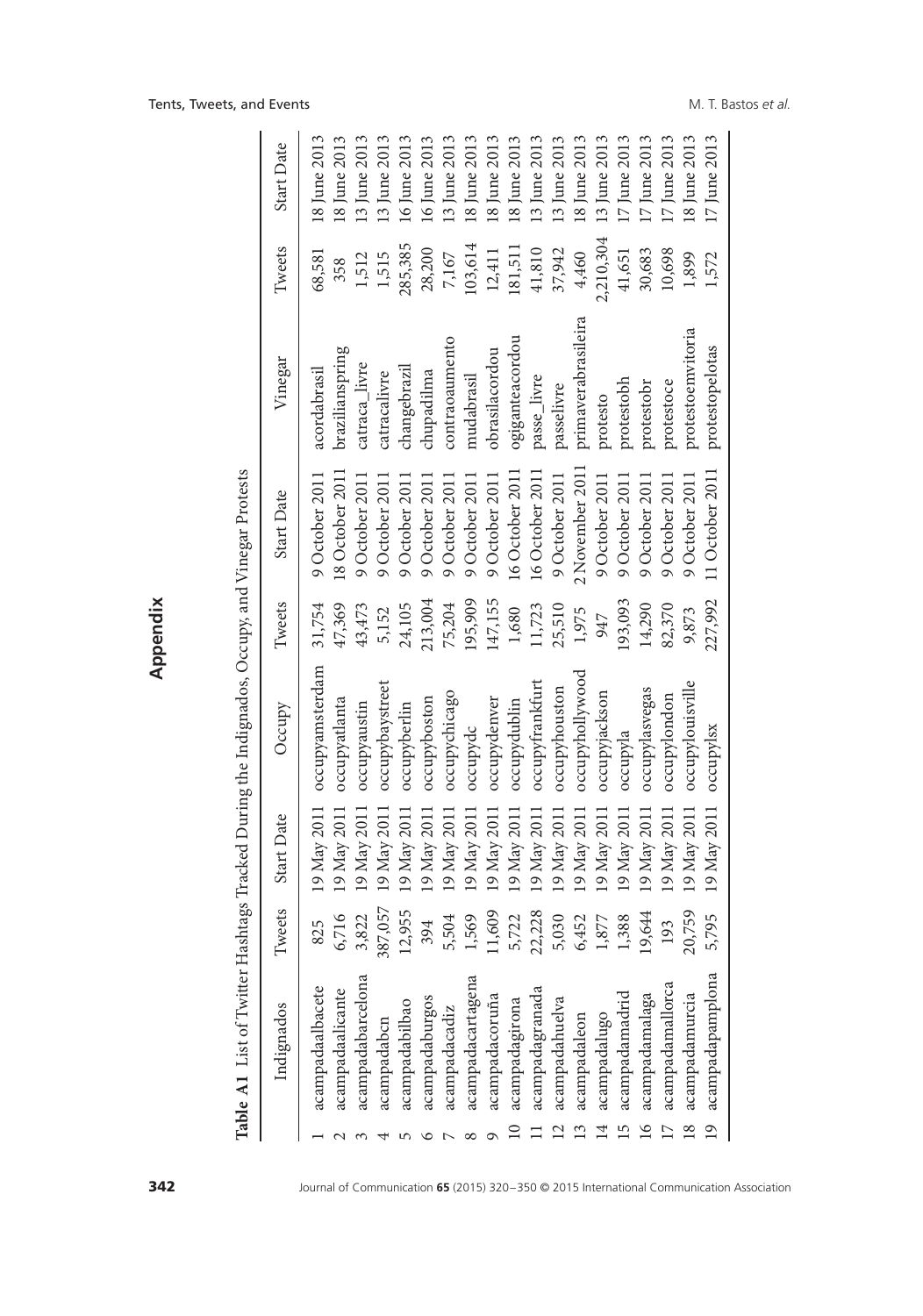| Table A1 Continued                                           |          |                       |                                      |         |                  |                          |           |               |
|--------------------------------------------------------------|----------|-----------------------|--------------------------------------|---------|------------------|--------------------------|-----------|---------------|
| Indignados                                                   | Tweets   | Start Date            | Occupy                               | Tweets  | Start Date       | Vinegar                  | Tweets    | Start Date    |
| 20 acampadasalamanca                                         | 9,579    |                       | 19 May 2011 occupymadison            | 10,129  | 9 October 2011   | protestopoa              | 18,044    | 17 June 2013  |
|                                                              | 5,026    | 19 May 2011 occupymcr |                                      | 1,715   | 17 October 2011  | protestorj               | 114,557   | 16 June 2013  |
| $21\ \text{acampada}santander\\ 22\ \text{acampada}santiago$ | 439      |                       | 19 May 2011 occupymelbourne          | 76,539  | 9 October 2011   | protestosp               | 133,260   | 13 June 2013  |
| 23 acampadasevilla                                           | 23,816   |                       | 19 May 2011 occupymemphis            | 4,005   | 9 October 2011   | revogaoaumento           | 2,243     | 17 June 2013  |
| $24\,$ acampadasol                                           | 331,324  |                       | 19 May 2011 occupyoakland            | 309,185 | 2 November 2011  | saladuprising            | 839       | 18 June 2,013 |
| 25 acampadatenerife                                          | 15,083   |                       | 19 May 2011 occupyparis              | 3,427   | 9 October 2011   | sp13j                    | 6,366     | 13 June 2013  |
| 26 acampadatoledo                                            | 2,904    | 19 May 2011 occupypdx |                                      | 36,444  | 17 November 2011 | sp17j                    | 953       | 18 June 2013  |
| 27 acampadavalencia                                          | 35,811   |                       | 19 May 2011 occupysandiego           | 11,941  | 9 October 2011   | tarifa                   | 455,756   | 13 June 2013  |
| 28 acampadavalladolid                                        | 7,724    |                       | 19 May 2011 occupyseattle            | 100,960 | 9 October 2011   | tarifa_zero              | 3,767     | 13 June 2013  |
| 29 acampadavigo                                              | 8,591    | 19 May 2011           | occupysf                             | 186,233 | 17 October 2011  | tarifazero               | 2,166     | 13 June 2013  |
| 30 acampadazamora                                            | 4,229    |                       | 19 May 2011 occupysydney             | 50,290  | 9 October 2011   | todarevolu-              | 2,219     | 16 June 2013  |
|                                                              |          |                       |                                      |         |                  | caocomeca                |           |               |
| 31 acampadazaragoza                                          | 1,247    |                       | 19 May 2011 occupytampa              | 9,088   | 9 October 2011   | todosjunto-              | 3,578     | 16 June 2013  |
|                                                              |          |                       |                                      |         |                  | sporumbr                 |           |               |
| $32\,$ antesdelfindelmundo $33\,$ notenemosmiedo             | 88,884   |                       | 19 May 2011 occupytokyo              | 7,528   | 9 October 2011   | vdevinagre               | 1,776     | 18 June 2013  |
|                                                              | 44,495   |                       | 19 May 2011 occupytoronto            | 89,409  | 9 October 2011   | vemprarua                | 534,936   | 16 June 2013  |
| 34 m15                                                       | 13,552   |                       | 19 May 2011 occupywallst             | 546,020 | 9 October 2011   | verasqueum<br>filhoteu   | 603,876   | 16 June 2013  |
| 35 spanishrevolution                                         |          |                       | 756,075 17 May 2011 occupywashington | 1,628   | 9 October 2011   | vforvinegar              | 179       | 18 June 2013  |
| Total indignados<br>tweets:                                  | ,868,318 |                       | Total occupy tweets: 2,797,119       |         |                  | Total vinegar<br>tweets: | 4,955,788 |               |
|                                                              |          |                       |                                      |         |                  |                          |           |               |

M. T. Bastos et al. **The state of all and Events** of Tents, Tweets, and Events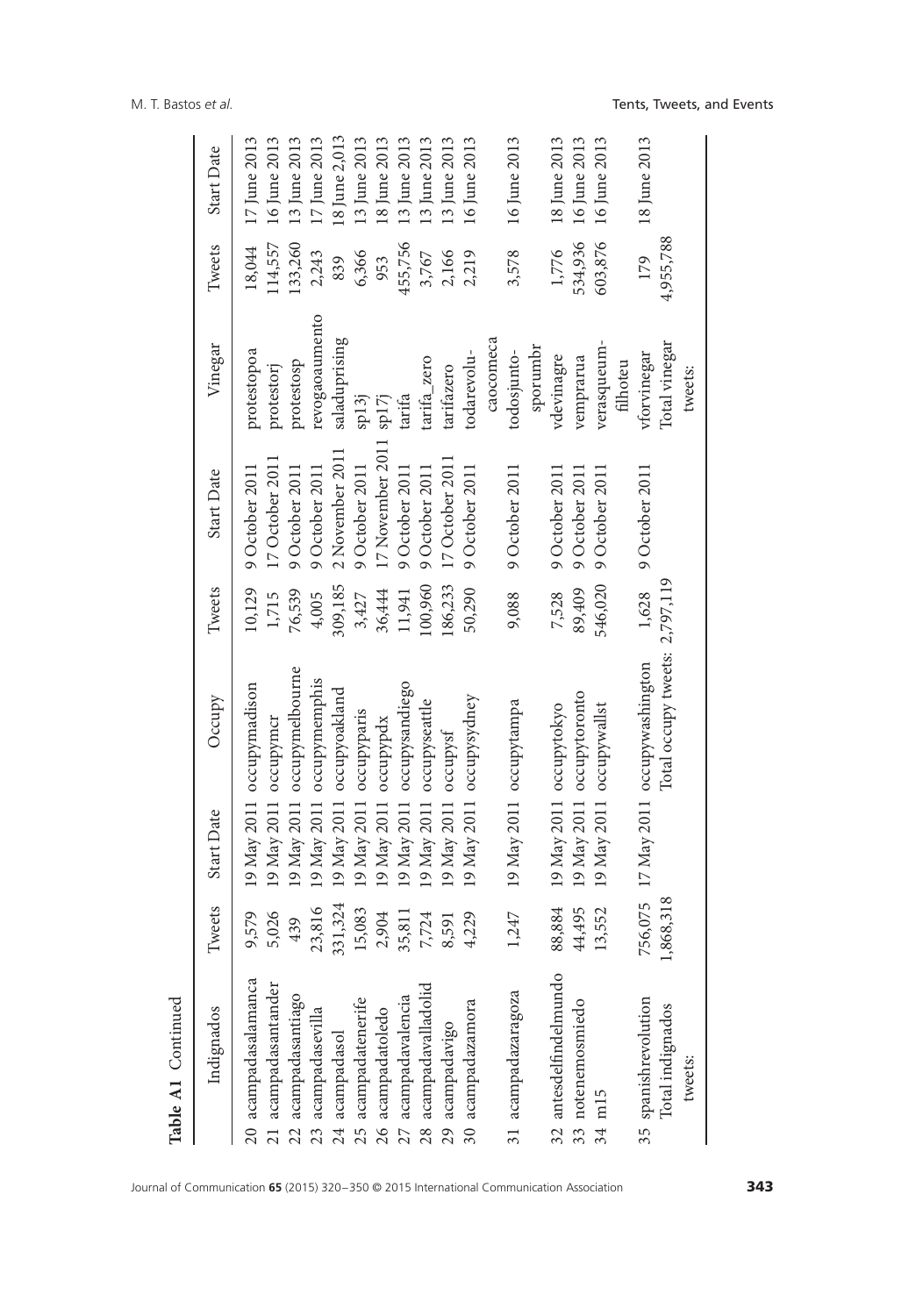| Table A2 List of Facebook Groups and Pages Tracked During the Indignados, Occupy, and Vinegar Protests |          |                            |                                  |       |                                      |                                                                               |                 |                     |
|--------------------------------------------------------------------------------------------------------|----------|----------------------------|----------------------------------|-------|--------------------------------------|-------------------------------------------------------------------------------|-----------------|---------------------|
| Indignados                                                                                             | Posts    | Start Date                 | Occupy                           | Posts | Start Date                           | Vinegar                                                                       | Posts           | Start Date          |
| acampadabcn                                                                                            |          |                            | ,268 16 May 2011 occupyamsterdam |       | 3125 15 October 2011                 | atopelotas                                                                    | 827             | 14 June 2013        |
| acampadabcn                                                                                            | 212<br>∞ |                            | 16 May 2011 occupyatlanta        | 8,893 | 23 September 2011 brazilianspring    |                                                                               | 1,435           | 16 June 2013        |
| acampadaalicante                                                                                       | 423      |                            | 19 May 2011 occupyaustin         | 2,133 | 15 October 2011                      | catracalivre                                                                  | 400             | 16 June 2013        |
| acampadabilbao                                                                                         | 3,121    |                            | 19 May 2011 occupyberlin         |       | 2,580 2 October 2011                 | contracorrupcao                                                               | 1,425           | 16 June 2013        |
| acampadacartagena                                                                                      | 420      |                            | 23 May 2011 occupyboston         |       | 21,537 2 October 2011                | contraoaumentobelem                                                           | 47              | 14 June 2013        |
| acampadagirona                                                                                         | 525      |                            | 26 May 2011 occupychicago        |       | 20,817 2 October 2011                | contraoaumentoes                                                              | 75              | 14 September 2011   |
| acampadagranada                                                                                        | ,875     |                            | 17 May 2011 occupydallas         | 9,843 | 2 October 2011                       | forumcontraoaumento                                                           | 575             | 17 October 12       |
| acampadacoruna                                                                                         | ,227     |                            | 17 May 2011 occupyfrankfurt      | 5,100 | 25 September 2011 manifestopoa       |                                                                               | 1,000           | 6 June 2013         |
| acampadaleon                                                                                           | 47       |                            | 22 May 2011 occupyhouston        |       |                                      | 8,632 23 September 2011 movimentocontracorru                                  | 50              | 14 February 2013    |
| 0 acampadaensol                                                                                        |          | 1,475 16 May 2011 occupyla |                                  |       | 24,293 21 September 2011             | mplguarulhos                                                                  | 219             | 17 June 2013        |
| 1 acampadamalaga                                                                                       | 799      |                            | 23 May 2011 occupylasvegas       | 3,358 | 25 September 2011                    | mplgy                                                                         | 150             | 2 June 2013         |
| .2 acampadamurcia                                                                                      | 450      |                            | 21 May 2011 occupylondon         |       | 17,430 25 September 2011             | mplipatinga                                                                   | $\overline{19}$ | 26 June 2013        |
| .3 acampadasalamanca                                                                                   | 2,807    |                            | 17 May 2011 occupymadison        | 4,871 | 24 September 2011                    | mplitaperuna                                                                  | 101             | 17 June 2013        |
| 4 acampadasantander                                                                                    | 500      |                            | 18 May 2011 occupymanchester     | 140   | 1 October 2011                       | mpljoinville                                                                  | 275             | 29 May 2013         |
| .5 acampadasevilla                                                                                     | ,471     |                            | 19 May 2011 occupymelbourne      | 6,008 | 26 September 2011                    | mplmanaus                                                                     | 68              | 18 June 2013        |
| 6 acampadatenerife                                                                                     | ,315     |                            | 23 May 2011 occupynashville      | 6,293 | 24 September 2011                    | mplsalvador                                                                   | 240             | 10 June 2013        |
| 17 acampadavalencia                                                                                    | ,426     |                            | 19 May 2011 occupyoakland        | 8,300 | 7 October 2011                       | mplssa                                                                        | 58              | 27 June 2013        |
| 8 acampadavalladolid                                                                                   | 547      | 1 June 2011 occupyparis    |                                  | 94    | 2 October 2011                       | mudabrasil                                                                    | 1,775           | 5 June 2013         |
| 9 acampadazamora                                                                                       | 413      |                            |                                  |       |                                      | 19 May 2011 occupyphiladelphia 16,051 23 September 2011 niteroicontraoaumento | 399             | 12 June 2013        |
| 20 acampadazaragoza                                                                                    | 74       |                            | 27 May 2011 occupysandiego       |       | 1,183 9 November 2011 obrasilacordou |                                                                               |                 | 13,497 16 June 2013 |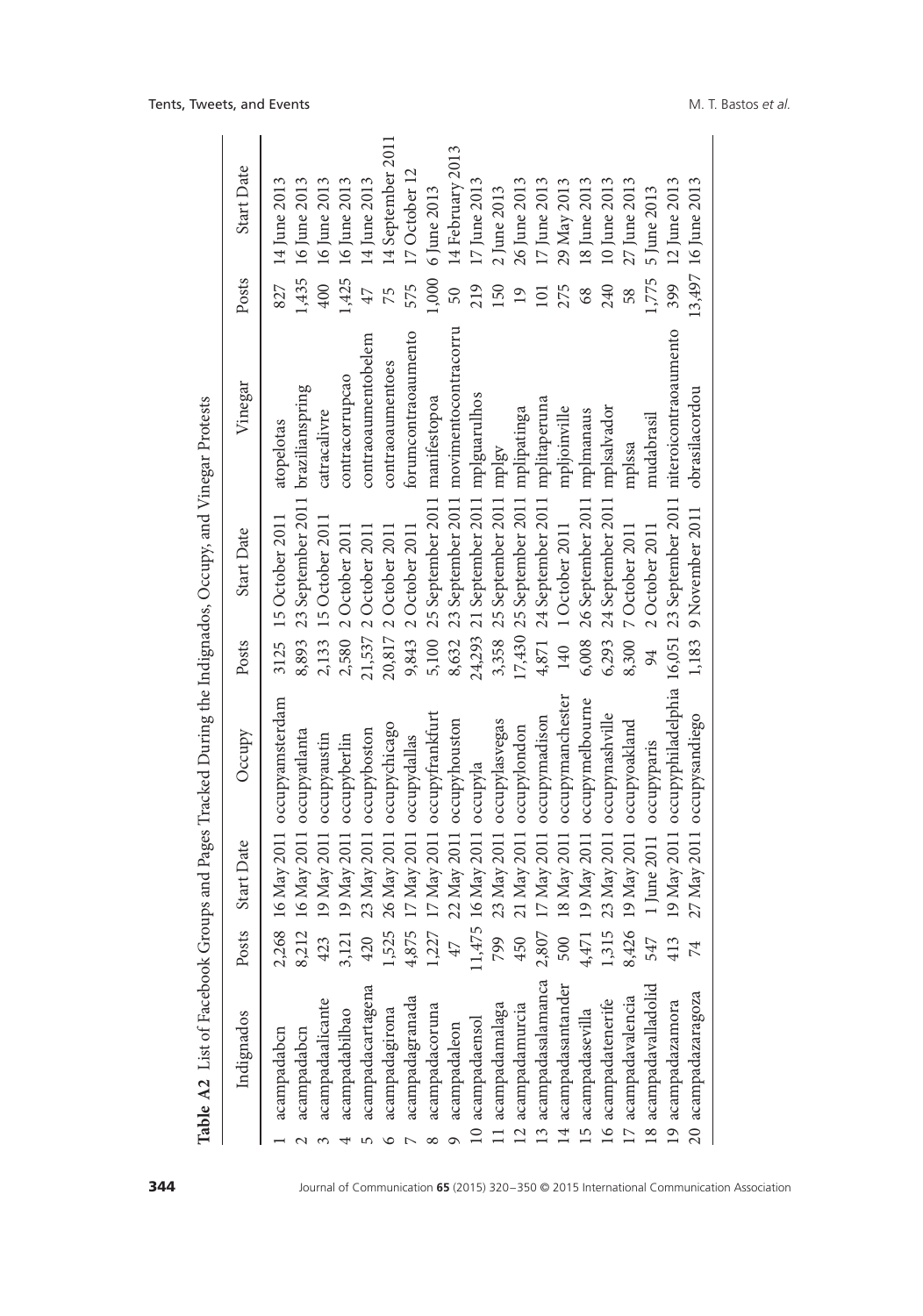|                 | Table A2 Continued      |                                   |                           |                                                            |                                |                                |                       |        |                    |
|-----------------|-------------------------|-----------------------------------|---------------------------|------------------------------------------------------------|--------------------------------|--------------------------------|-----------------------|--------|--------------------|
|                 | Indignados              | Posts                             | Start Date                | Occupy                                                     | Posts                          | Start Date                     | Vinegar               | Posts  | Start Date         |
|                 | rcampadabcn             | $\overline{40}$                   | 20 October 12             | occupysanfrancisco 4,115 23 September 2011 ogiganteacordou |                                |                                |                       |        | 4,720 15 June 2013 |
|                 | spainonymous            | $\overline{40}$                   | 20 October 12             | occupyseattle                                              | 16,487                         | 23 September 2011              | passelivrebh          | 78     | 14 June 2013       |
|                 | $\lessapprox$           | Ź                                 | ₹                         | occupysydney                                               | 2,957                          | 27 September 2011              | passelivrefloripa     | 1,375  | 2 April 2013       |
|                 |                         | $\mathop{\mathfrak{Z}}$           | $\lessapprox$             | occupytampa                                                | 7,744                          | 23 September 2011              | passelivrego          | 35     | 15 June 2013       |
| 25              |                         | $\mathop{\mathfrak{Z}}$           | $\mathop{\mathfrak{Z}}$   | occupytokyo                                                | 1,465                          | 29 September 2011              | passelivremaringa     | 74     | 18 June 2013       |
| 26              |                         | $\tilde{\mathbb{E}}$              | ₹                         | occupytoronto                                              | 13,940                         | 22 September 2011 passeLivrepe |                       | 45     | 18 June 2013       |
| 27              |                         | $\sum_{i=1}^{n}$                  | $\sum_{i=1}^{n}$          | occupyvancouver                                            | 911                            | 20 October 2011                | passelivrerj          | 2,910  | 24 May 2013        |
| 28              |                         | $\mathop{\mathfrak{Z}}\nolimits$  | $\tilde{\mathbb{E}}$      | occupywallstreet                                           | 97,297                         | 18 September 2011              | passelivrerp          | 250    | 23 April 2013      |
| 29              |                         | $\mathop{\mathfrak{Z}}\nolimits$  | $\sum_{i=1}^{n}$          | occupywashington                                           | 1,729                          | 3 October 2011                 | passelivresjc         | 198    | 24 May 2013        |
| $\approx$       |                         | $\lesssim$                        | $\lessapprox$             | $\mathbb{A}$                                               | $\stackrel{\triangle}{\simeq}$ | $\mathbb{A}$                   | passelivresp          | 1,100  | 15 June 2011       |
| $\overline{31}$ |                         | $\sum_{i=1}^{n}$                  | $\sum_{i=1}^{n}$          | Ź                                                          |                                | Ź                              | pulacatracapiracicaba | 275    | 30 April 2013      |
| 32              |                         | $\stackrel{\blacktriangle}{\geq}$ | ΧÁ                        | $\tilde{\mathbf{X}}$                                       | <b>ZZZ</b>                     | $\tilde{\ge}$                  | tarifazerogoiania     | 150    | 8 June 2013        |
| 33              |                         | $\tilde{\Sigma}$                  | $\mathop{\rm S}\nolimits$ | ź                                                          |                                | $\tilde{\mathbf{z}}$           | tarifazeroorg         | 100    | 25 Mar 2013        |
| 34              |                         | $\tilde{\mathbf{z}}$              | $\lesssim$                | $\tilde{\mathbf{X}}$                                       | $\tilde{\mathbb{E}}$           | $\mathbb{E}$                   | vdevinagre            | 928    | 14 June 2013       |
| 35              |                         | ź                                 | Ź                         | Ź                                                          | Ź                              | Ź                              | vemprarua             | 1,224  | 18 June 2013       |
|                 | lotal indignados posts: | 53,475                            |                           | Total occupy posts:                                        | 317,326                        |                                | Total vinegar posts:  | 36,215 |                    |
|                 |                         |                                   |                           |                                                            |                                |                                |                       |        |                    |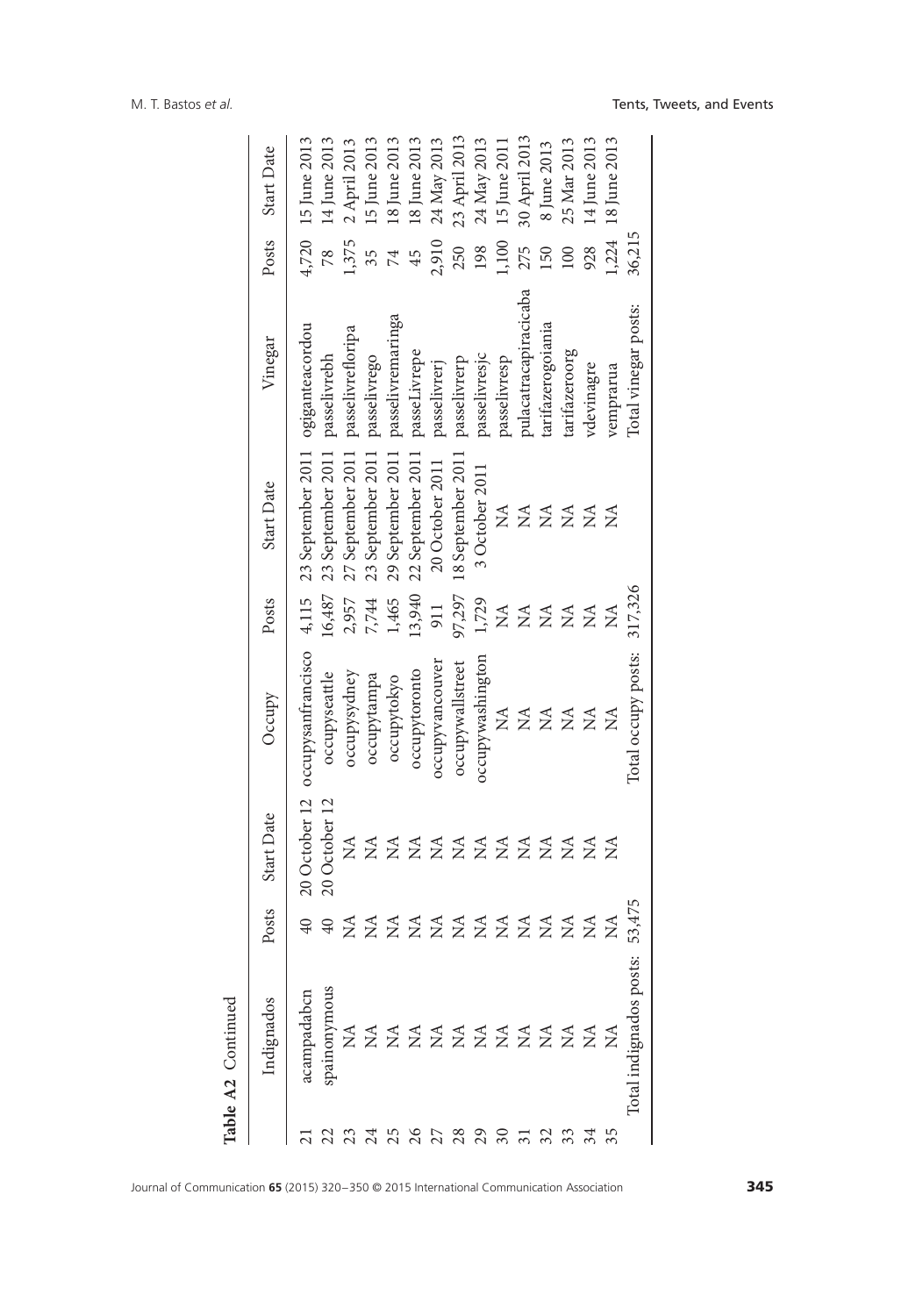| Date         | Twitter | Facebook | Protestors | Camped     | Arrests        |
|--------------|---------|----------|------------|------------|----------------|
| 17 May 2011  | 64,534  | 1,877    | 12,600     | 890        | 26             |
| 18 May 2011  | 109,033 | 3,646    | 10,825     | 310        | $\mathfrak{Z}$ |
| 19 May 2011  | 174,193 | 4,195    | 25,410     | 1,230      | NA             |
| 20 May 2011  | 160,900 | 8,559    | 88,880     | 4,775      | NA             |
| 21 May 2011  | 9,917   | 7,264    | 28,170     | 450        | $\rm NA$       |
| 22 May 2011  | 13,024  | 8,287    | 2,800      | NA         | NA             |
| 23 May 2011  | 33,763  | 7,092    | 500        | NA         | NA             |
| 24 May 2011  | 24,458  | 6,893    | 3,450      | $\rm NA$   | $\rm NA$       |
| 25 May 2011  | 26,678  | 6,784    | 7,000      | NA         | $\rm NA$       |
| 26 May 2011  | 22,052  | 5,342    | 1,500      | 450        | $\rm NA$       |
| 27 May 2011  | 198,095 | 12,647   | 22,000     | 400        | NA             |
| 28 May 2011  | 49,360  | 6,710    | 25,400     | NA         | $\rm NA$       |
| 29 May 2011  | 42,680  | 9,089    | 18,100     | 50         | NA             |
| 30 May 2011  | 25,721  | 5,026    | 250        | 110        | $\rm NA$       |
| 31 May 2011  | 20,336  | 4,911    | 270        | NA         | $\rm NA$       |
| 1 June 2011  | 15,545  | 3,469    | 1,000      | NA         | NA             |
| 2 June 2011  | 11,256  | 3,466    | NA         | $\rm NA$   | $\rm NA$       |
| 3 June 2011  | 11,375  | 3,028    | 2,500      | $\rm NA$   | NA             |
| 4 June 2011  | 10,865  | 2,087    | NA         | $\rm NA$   | ${\rm NA}$     |
| 5 June 2011  | 14,275  | 3,245    | 1,700      | $\rm NA$   | NA             |
| 6 June 2011  | 11,906  | 2,715    | 100        | 150        | NA             |
| 7 June 2011  | 8,188   | 2,414    | $\rm NA$   | $\rm NA$   | NA             |
| 8 June 2011  | 13,425  | 6,599    | 1,500      | NA         | NA             |
| 9 June 2011  | 15,304  | 8,811    | 2,000      | NA         | 5              |
| 10 June 2011 | 9,049   | 4,408    | 2,000      | NA         | NA             |
| 11 June 2011 | 11,182  | 5,938    | 3,600      | NA         | 5              |
| 12 June 2011 | 5,742   | 3,210    | 25         | NA         | NA             |
| 13 June 2011 | 4,743   | 2,242    | NA         | ${\rm NA}$ | ${\rm NA}$     |
| 14 June 2011 | 5,561   | 2,749    | 1,500      | ${\rm NA}$ | NA             |
| 15 June 2011 | 8,929   | 2,532    | <b>NA</b>  | NA         | 7              |
| 16 June 2011 | 6,734   | 3,541    | 500        | ${\rm NA}$ | $\rm NA$       |
| 17 June 2011 | 6,233   | 2,529    | 40         | ${\rm NA}$ | NA             |
| 18 June 2011 | 4,979   | 2,379    | NA         | NA         | $\rm NA$       |
| 19 June 2011 | 9,561   | 6,699    | 212,000    | NA         | ${\rm NA}$     |
| 20 June 2011 | 4,850   | 3,106    | 500        | NA         | NA             |
| 21 June 2011 | 3,736   | 1,880    | <b>NA</b>  | $\rm NA$   | NA             |
| 22 June 2011 | 2,783   | 1,369    | 200        | NA         | NA             |
| 23 June 2011 | 3,135   | 1,252    | $\rm NA$   | $\rm NA$   | $\rm NA$       |
| 24 June 2011 | 2,367   | 1,183    | NA         | NA         | NA             |
| 25 June 2011 | 2,373   | 948      | NA         | $\rm NA$   | NA             |
| 26 June 2011 | 1,944   | 888      | NA         | NA         | $\rm NA$       |
| 27 June 2011 | 2,443   | 772      | NA         | NA         | NA             |
| 28 June 2011 | 2,147   | 889      | NA         | ${\rm NA}$ | NA             |
| 29 June 2011 | 3,147   | 1,125    | NA         | NA         | <b>NA</b>      |

**Table A3** Daily-Aggregated Data of Indignados With Number of Tweets, Facebook Posts, Protestors, Camped-Out, and Arrests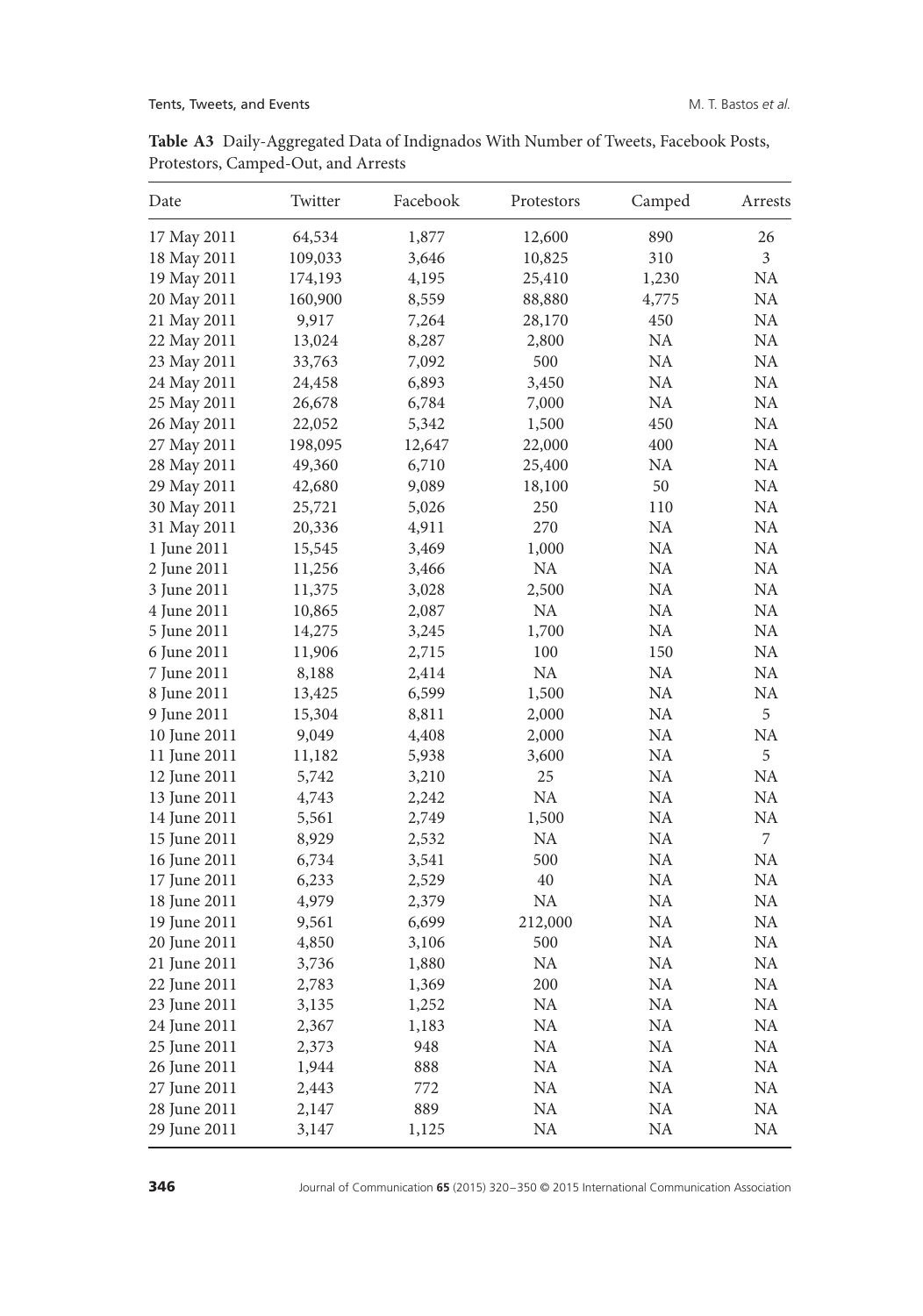| Date              | Twitter      | Facebook | Protestors | Arrests        |
|-------------------|--------------|----------|------------|----------------|
| 24 September 2011 | 67,831       | 3,469    | 2,000      | 84             |
| 25 September 2011 | 86,020       | 6,053    | <b>NA</b>  | NA             |
| 26 September 2011 | 61,540       | 8,621    | <b>NA</b>  | NA             |
| 27 September 2011 | 58,503       | 7,748    | 1,500      | NA             |
| 28 September 2011 | 48,819       | 8,135    | <b>NA</b>  | 724            |
| 29 September 2011 | 51,381       | 10,548   | 50         | NA             |
| 30 September 2011 | 72,795       | 14,233   | 10,000     | NA             |
| 1 October 2011    | 119,949      | 10,851   | 11,500     | 700            |
| 2 October 2011    | 160,375      | 25,279   | 2,000      | 25             |
| 3 October 2011    | 111,720      | 12,219   | 2,300      | NA             |
| 4 October 2011    | 93,656       | 11,038   | 360        | <b>NA</b>      |
| 5 October 2011    | 126,430      | 38,270   | 7,500      | $\overline{4}$ |
| 6 October 2011    | 182,809      | 29,582   | 10,435     | <b>NA</b>      |
| 7 October 2011    | 125,419      | 14,464   | 6,500      | 32             |
| 8 October 2011    | 113,749      | 11,212   | 4,343      | 151            |
| 9 October 2011    | 111,224      | 22,869   | 1,900      | 11             |
| 10 October 2011   | 104,937      | 29,016   | 5,300      | 12             |
| 11 October 2011   | 113,272      | 21,211   | 70         | 60             |
| 12 October 2011   | 94,850       | 21,634   | 56,200     | 93             |
| 13 October 2011   | 128,527      | 23,845   | 2,000      | 263            |
| 14 October 2011   | 209,466      | 31,384   | 5,000      | $\overline{2}$ |
| 15 October 2011   | 236,589      | 47,431   | 55,900     | 19             |
| 16 October 2011   | 216,594      | 33,896   | 4,010      | NA             |
| 17 October 2011   | 154,140      | 23,779   | 300        | 12             |
| 18 October 2011   | 134,456      | 33,968   | NA         | 12             |
| 19 October 2011   | 114,512      | 31,655   | 4,000      | 33             |
| 20 October 2011   | 99,720       | 20,449   | 8,000      | NA             |
| 21 October 2011   | 113,811      | 26,581   | <b>NA</b>  | 253            |
| 22 October 2011   | 107,671      | 27,024   | 520        | 134            |
| 23 October 2011   | 96,621       | 15,905   | 650        | NA             |
| 24 October 2011   | 86,773       | 20,324   | 240        | 5              |
| 25 October 2011   | $1,00E + 05$ | 21,105   | 124        | 473            |
| 26 October 2011   | 180,928      | 20,334   | NA         | 73             |
| 27 October 2011   | 191,571      | 36,045   | 139        | 62             |
| 28 October 2011   | 114,409      | 29,795   | NA         | 9              |
| 29 October 2011   | 110,132      | 14,013   | 300        | 9              |
| 30 October 2011   | 120,560      | 9,885    | 50,000     | 10             |
| 31 October 2011   | 88,256       | 13,647   | 1          | 188            |
| 1 November 2011   | 83,698       | 13,895   | 8          | 31             |

**Table A4** Daily-Aggregated Data of Occupy With Number of Tweets, Facebook Posts, Protestors, and Arrests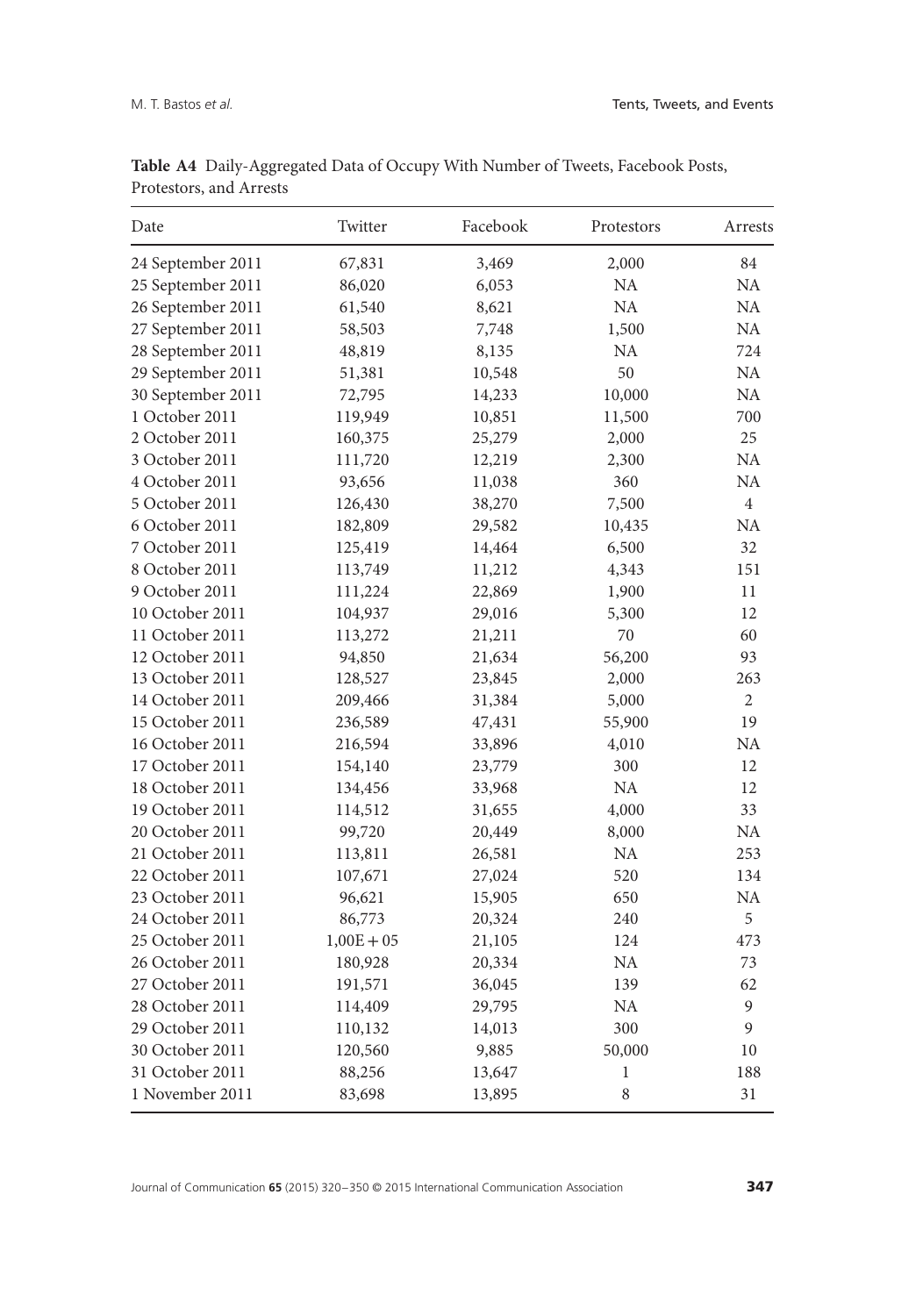| Date             | Twitter | Facebook | Protestors | Arrests        |
|------------------|---------|----------|------------|----------------|
| 2 November 2011  | 114,322 | 18,747   | 6,000      | 87             |
| 3 November 2011  | 173,555 | 27,328   | $\rm NA$   | 34             |
| 4 November 2011  | 90,590  | 12,975   | 3,000      | 47             |
| 5 November 2011  | 101,395 | 17,207   | 105        | 23             |
| 6 November 2011  | 81,342  | 13,163   | <b>NA</b>  | 84             |
| 7 November 2011  | 74,007  | 13,305   | 10,000     | 42             |
| 8 November 2011  | 66,892  | 11,042   | NA         | 3              |
| 9 November 2011  | 67,713  | 15,300   | 25         | 100            |
| 10 November 2011 | 73,488  | 18,167   | NA         | 79             |
| 11 November 2011 | 64,799  | 13,081   | 10         | 71             |
| 12 November 2011 | 39,723  | 10,955   | 80         | 239            |
| 13 November 2011 | 48,012  | 7,768    | <b>NA</b>  | 154            |
| 14 November 2011 | 61,851  | 9,969    | 30,000     | 514            |
| 15 November 2011 | 414,408 | 12,207   | <b>NA</b>  | 200            |
| 16 November 2011 | 149,538 | 23,051   | NA         | 2              |
| 17 November 2011 | 317,896 | 14,049   | 30,000     | 54             |
| 18 November 2011 | 182,736 | 12,491   | 20         | 16             |
| 19 November 2011 | 130,792 | 12,964   | 10         | $\mathbf{1}$   |
| 20 November 2011 | 121,963 | 21,802   | NA         | 10             |
| 21 November 2011 | 108,784 | 17,188   | <b>NA</b>  | 35             |
| 22 November 2011 | 100,781 | 17,947   | <b>NA</b>  | 24             |
| 23 November 2011 | 80,861  | 9,996    | 80         | 2              |
| 24 November 2011 | 50,441  | 8,117    | NA         | NA             |
| 25 November 2011 | 50,890  | 4,943    | <b>NA</b>  | 6              |
| 26 November 2011 | 59,127  | 4,695    | 4,000      | 16             |
| 27 November 2011 | 52,745  | 10,575   | 1,092      | 381            |
| 28 November 2011 | 67,955  | 14,156   | NA         | 11             |
| 29 November 2011 | 51,906  | 14,449   | NA         | 3              |
| 30 November 2011 | 80,003  | 15,618   | 40         | 26             |
| 1 December 2011  | 59,494  | 12,702   | NA         | 58             |
| 2 December 2011  | 58,100  | 17,310   | 30         | 26             |
| 3 December 2011  | 48,715  | 8,871    | NA         | 12             |
| 4 December 2011  | 58,763  | 11,940   | NA         | 167            |
| 5 December 2011  | 57,440  | 10,601   | NA         | 35             |
| 6 December 2011  | 59,460  | 13,634   | NA         | 13             |
| 7 December 2011  | 64,269  | 13,396   | NA         | 48             |
| 8 December 2011  | 60,649  | 13,255   | <b>NA</b>  | 55             |
| 9 December 2011  | 59,725  | 13,393   | 5200       | 70             |
| 10 December 2011 | 30,892  | 8,866    | 50         | 13             |
| 11 December 2011 | 11,768  | 28,935   | <b>NA</b>  | $\overline{2}$ |

**Table A4** Continued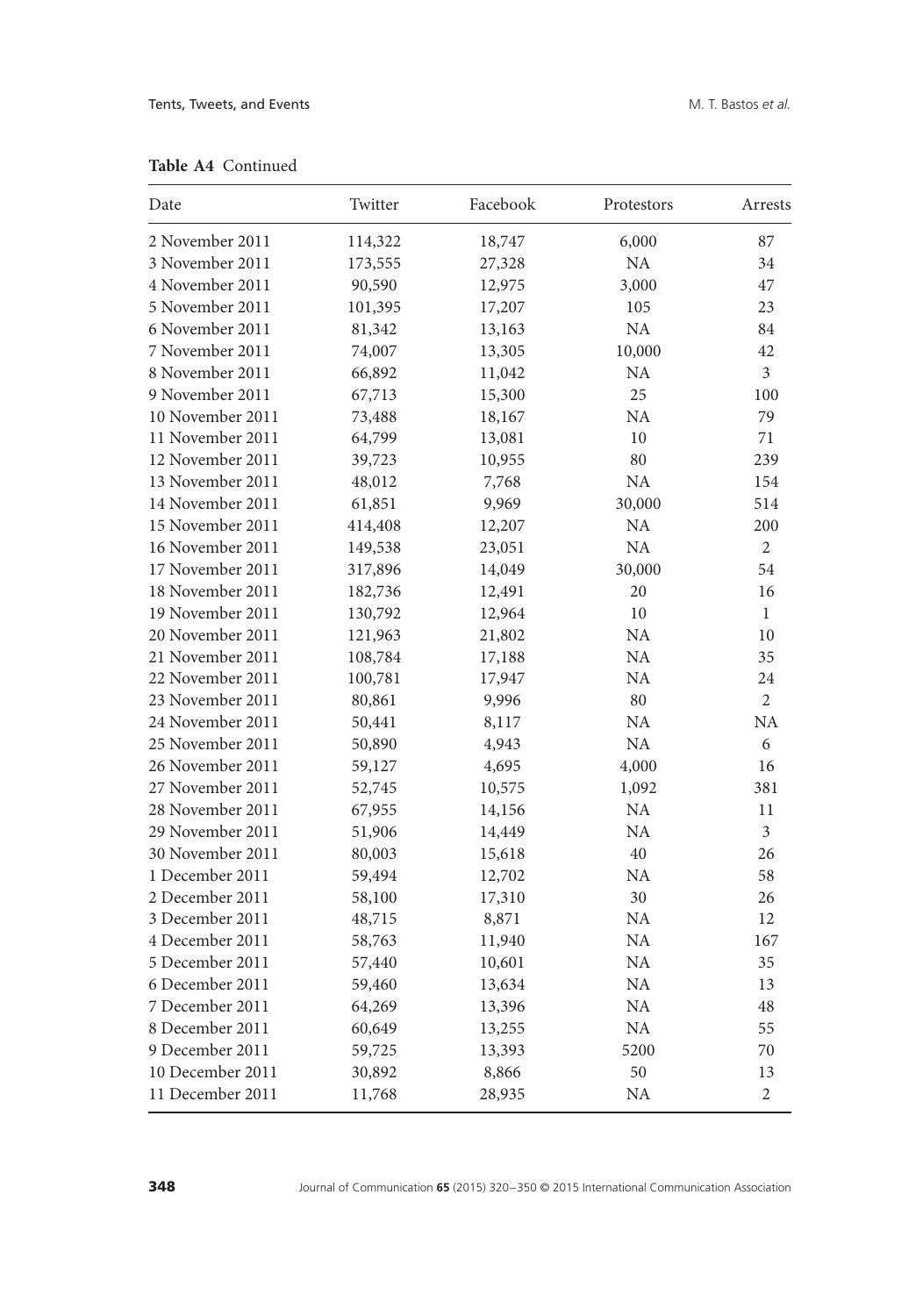| Date             | Twitter | Facebook | Protestors | Arrests        |
|------------------|---------|----------|------------|----------------|
| 12 December 2011 | 20,512  | 14,613   | NA.        | 5              |
| 13 December 2011 | 16,972  | 10,986   | NA.        | 1              |
| 14 December 2011 | 7,346   | 8,548    | <b>NA</b>  | 63             |
| 15 December 2011 | 9,201   | 9,293    | NA.        | 8              |
| 16 December 2011 | 7,280   | 10,936   | <b>NA</b>  | 38             |
| 17 December 2011 | 5,996   | 10,703   | <b>NA</b>  | 8              |
| 18 December 2011 | 5,420   | 7,246    | NA.        | 1              |
| 19 December 2011 | 5,362   | 6,787    | NA.        | 13             |
| 20 December 2011 | 10,547  | 8,399    | <b>NA</b>  | <b>NA</b>      |
| 21 December 2011 | 6,898   | 15,348   | NA.        | NA.            |
| 22 December 2011 | 6,154   | 7,183    | NA.        | $\overline{4}$ |
| 23 December 2011 | 5,021   | 5,962    | NA.        | NA             |
| 24 December 2011 | 3,737   | 6,474    | NA.        | NA.            |
| 25 December 2011 | 2,271   | 16,752   | NA.        | 10             |
| 26 December 2011 | 2,416   | 7,938    | <b>NA</b>  | 12             |
| 27 December 2011 | 3,439   | 4,924    | NA.        | 32             |
| 28 December 2011 | 3,373   | 5,505    | NA.        | NA.            |
| 29 December 2011 | 4,299   | 10,327   | 12         | <b>NA</b>      |

|  |  | Table A4 Continued |
|--|--|--------------------|
|--|--|--------------------|

**Table A5** Daily-Aggregated Data of Vinegar With Number of Tweets, Facebook Posts, Protestors, Injuries, and Arrests

| Date         | Twitter | Facebook | Protestors | Injuries       | Arrests |
|--------------|---------|----------|------------|----------------|---------|
| 13 June 2013 | 17,728  | 99,002   | 17,200     | 100            | 325     |
| 14 June 2013 | 48,818  | 159,185  | NA.        | NA.            | NA.     |
| 15 June 2013 | 25,605  | 57,860   | NA.        | NA.            | NA.     |
| 16 June 2013 | 39,857  | 253,709  | NA.        | NA.            | NA.     |
| 17 June 2013 | 265,774 | 201,670  | 275000     | $\overline{4}$ | 5       |
| 18 June 2013 | 294,257 | 239,827  | 130,500    | NA.            | 63      |
| 19 June 2013 | 180,496 | 354,571  | 152,000    | NA.            | 3       |
| 20 June 2013 | 33,365  | 207,808  | 1,569,150  | 78             | 52      |
| 21 June 2013 | 33,728  | 321,230  | 330,450    | NA.            | 27      |
| 22 June 2013 | 20,696  | 330,247  | 52,500     | NA.            | 5       |
| 23 June 2013 | 14,594  | 77,910   | 4,000      | NA.            | NA.     |
| 24 June 2013 | 13,036  | 368,754  | 8,650      | $\overline{c}$ | NA.     |
| 25 June 2013 | 12,166  | 199,199  | 11,000     | NA.            | 35      |
| 26 June 2013 | 17,069  | 573,286  | 88,500     | <b>NA</b>      | 1       |
| 27 June 2013 | 13,342  | 308,716  | 4,150      | $\overline{4}$ | 8       |
| 28 June 2013 | 10,626  | 339,611  | 9,500      | NA.            | NA.     |
| 29 June 2013 | 8,525   | 211,240  | NA.        | NA             | NA.     |